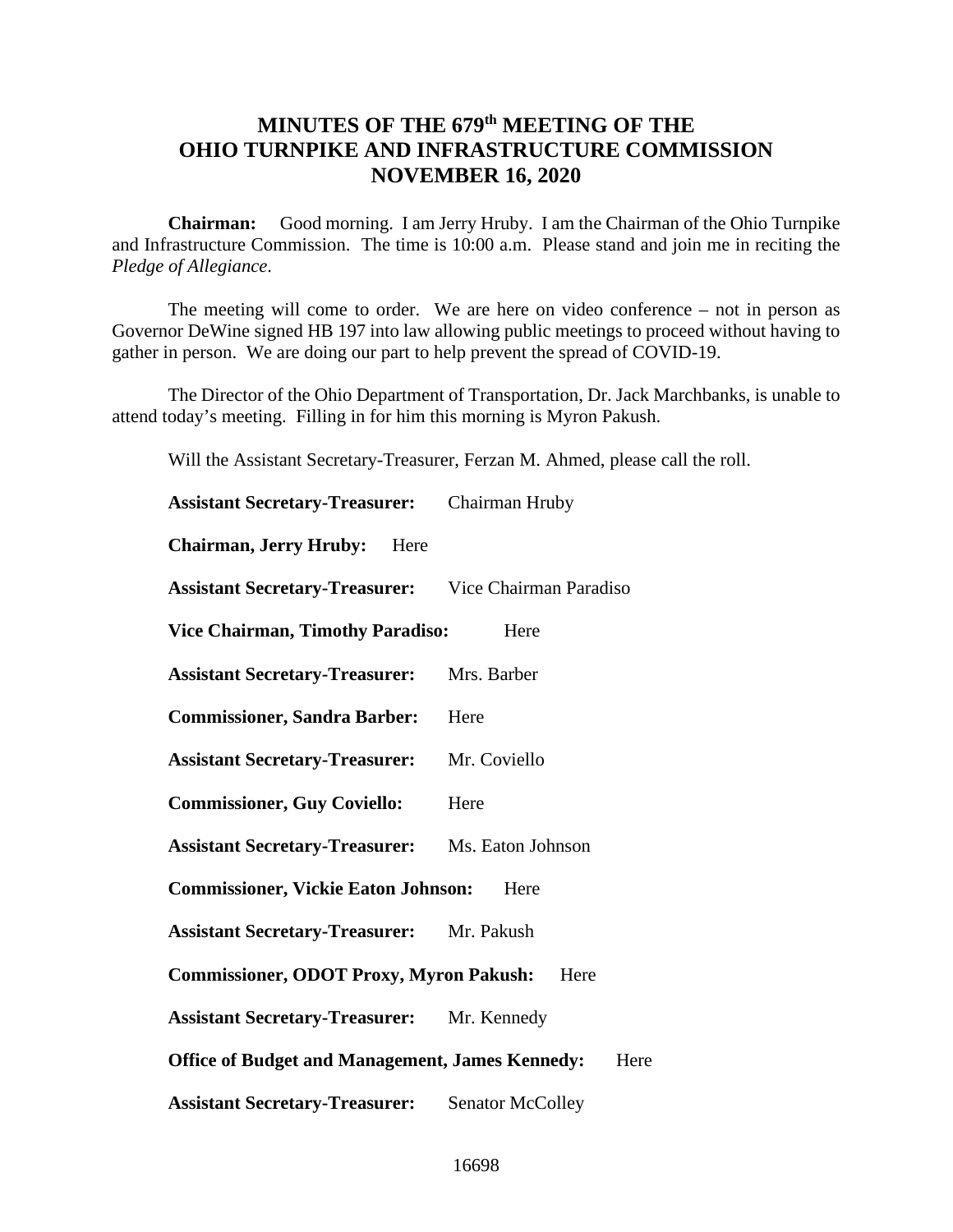**Senator Rob McColley:** Here Assistant Secretary-Treasurer: Representative Greenspan **Representative Dave Greenspan:** Here

**Chairman:** We have a quorum. This is the 679<sup>th</sup> Meeting of the Ohio Turnpike and Infrastructure Commission. We are holding a meeting today via Microsoft Teams.

As mentioned at the beginning, the law signed by Governor DeWine allows public meetings to be held by video conference. State law will allow us to use video conferencing for all public meetings until December 1, 2020 unless the state legislature decides to extend it. Accordingly, we can check in with our Technology team after the meeting and confirm that this was available by live stream to the public.

Various reports will be received, and we will act on resolutions. Draft copies have been sent to the Members. The resolutions will be explained during the appropriate reports.

May I have a motion to adopt the Minutes of the October 19, 2020, Commission Meeting.

**MOTION:** A motion to adopt the Minutes of October 19, 2020, Commission Meeting was made by Chairman Hruby and seconded by Mrs. Barber. Any questions, comments, or additions to the minutes? Hearing none. Roll call on the motion, please. All Commission Members present voted to approve the Minutes.

**Chairman:** The October 19, 2020 Commission Meeting Minutes are adopted. We will move on with the report of the Secretary-Treasurer that will be read today by the Assistant Secretary-Treasurer, Ferzan Ahmed.

**Assistant Secretary-Treasurer:** The following items have been provided to the Members since the last scheduled meeting of the Commission on October 19, 2020:

- 1. Five Resolutions;
- 2. Draft Minutes of the October 19, 2020 Commission Meeting; and
- 3. Agenda for today's meeting.

We have included in their folders for today's meeting, the following additional documents:

- 1. Traffic Crash Summary Report, October 2020;
- 2. Traffic and Revenue Report, October 2020;
- 3. Total Revenue by Month and Year, October 2020; and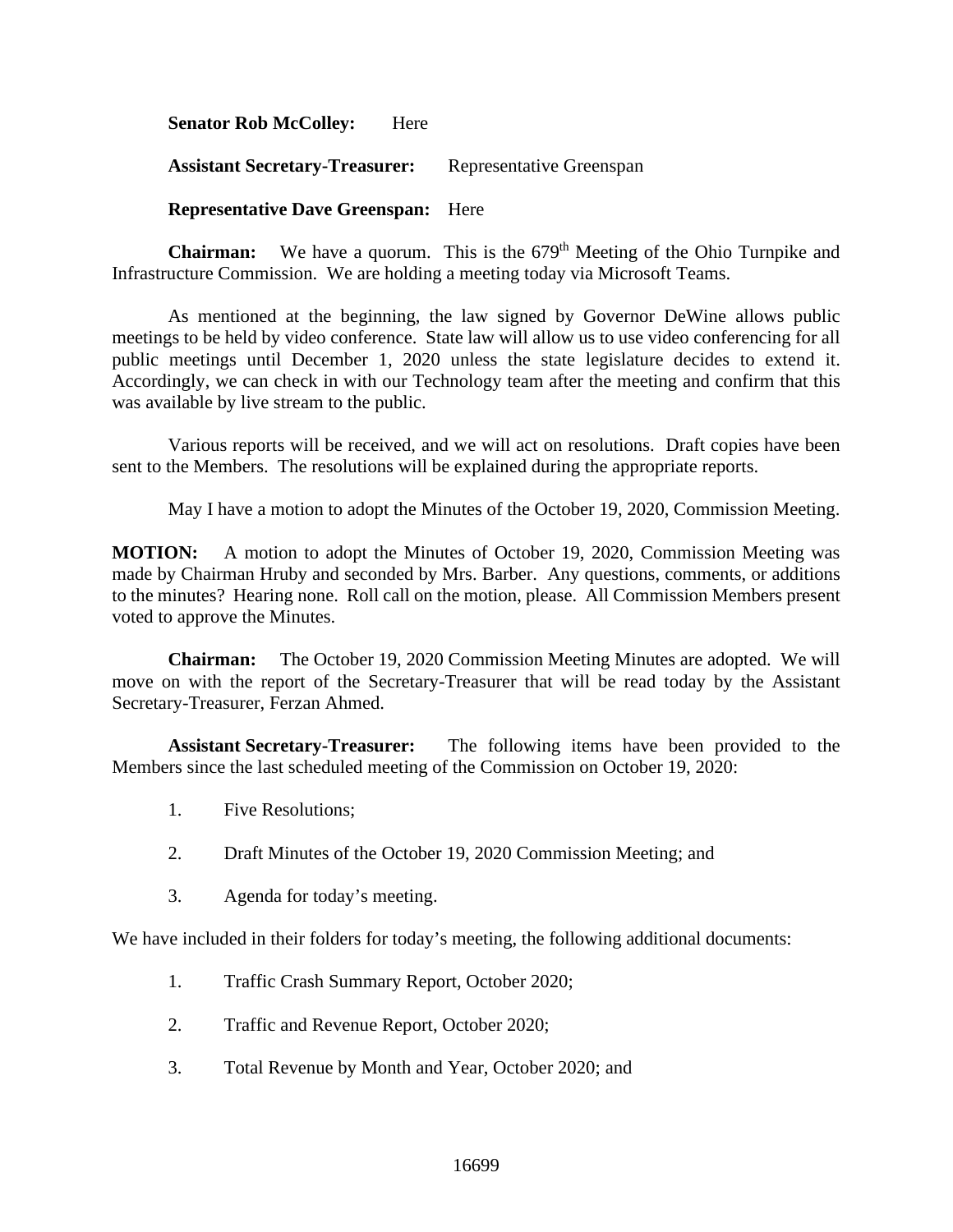4. Investment Report, October 2020.

That concludes the Secretary-Treasurer's report.

**Chairman:** Thank you. Any questions or comments regarding the Secretary-Treasurer's report? Hearing none, we will move on to the report from the Executive Director, Ferzan M. Ahmed.

#### **Director Ahmed:** Thank you, Mr. Chairman.

I would like to recognize Rebecca J. Forthofer with a *Letter of Commendation*. Becky is a part of the Roadway Maintenance team at our Amherst Section. A customer with car trouble wrote a very complimentary letter to us about Becky's helpful attitude and friendly nature. I will read one sentence from that letter: "I don't know whether there are commendations, or any type of award that the Ohio Turnpike gives out, but I strongly recommend Becky for her compassion." To our customer: "Thank you for reaching out to us. Becky received a *Letter of Commendation* and is of course being recognized now."

I want to congratulate Michael Sheridan, Scott Goetz, William Ulrich, and Ron Smith on reaching a significant milestone. Mike retired November 2<sup>nd</sup> from the maintenance department. Scott is with the Elmore maintenance building and will retire on November  $27<sup>th</sup>$ . William will retire November 25<sup>th</sup> from the Toll Operations Department. Ron has had a remarkable career with the Commission having over thirty-two years in various roles in the Toll Operations Department. He began his career as a Toll Collector in March 1988 and will retire November 30<sup>th</sup>, as the Toll Operations Central District Toll Supervisor.

I thank Mike, Scott, William, and Ron for their service to the Commission and their team members and wish them the best.

The Thanksgiving holiday is upon us and preparations at all fourteen service plazas are underway in anticipation of increased holiday travel. Each plaza will have updated postings both inside and outside of the plazas reminding our customers about mask mandates and social distancing. The janitorial staff will also be increased to handle the influx of holiday travelers. There are some Service Plazas with limited food options and in preparation for the holiday season we continue working with our operators to increase both the number of concessions and the operating hours, as well as exploring the possibility of adding food trucks, as necessary.

Mr. Chairman, according to the bylaws of the Commission, one of my responsibilities is to provide an annual report to the Commission regarding standard operating procedures (SOPs). I am happy to report that the Commission's SOPs have been updated with very minor changes overall.

Our snow and ice inspections went very well and were completed the week of October 20th. All one hundred Commission snow and ice trucks along with seventeen loaders are ready to go for winter. Also, our anti-icing and de-icing materials are sufficiently stocked up and material contracts should be in place by the end of November.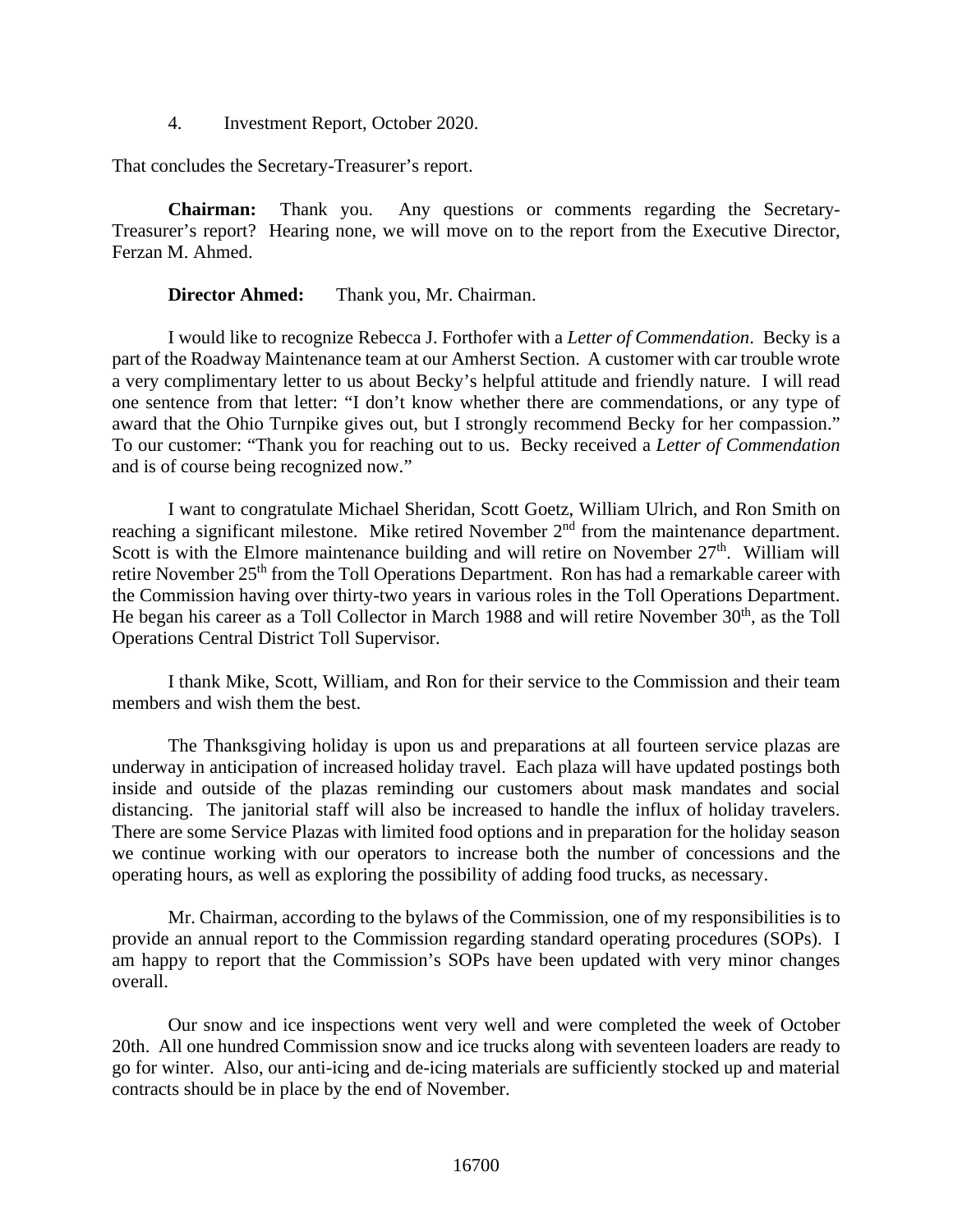During snow and ice inspections, safety checks are performed at each maintenance facility. Most corrections necessary were minor and will be corrected before year end. The inspections highlighted the dedication of commission staff at each facility. All equipment as well as the buildings were remarkably clean and well maintained.

Implementation of the new Conduent Toll Collection System (TCS) project is well underway. The Commission's Project Team and their consultants meet with Conduent personnel almost daily to finalize system requirements and business rules and to develop initial system design documentation. In addition, we meet weekly to plan and design the infrastructure needs of the new system and coordinate the construction requirements amongst the various projects. Conduent personnel completed their inspection of existing toll plazas last week. Development of the RFP for license plate image review services is nearly complete and scheduled for release in early December.

Implementation of the TransCore Customer Service Center (CSC) system continues to progress toward go-live. We were planning to go live with the new CSC software on December 8. However, software deployments are complicated, especially when being done remotely due to pandemic operations. While TransCore has made significant progress in resolving the backlog of programming issues in recent weeks, software development is not yet finalized. There were some issues identified in the formal performance test on October  $28<sup>th</sup>$ . To deal with the issues, we will not be going live on December  $8<sup>th</sup>$ . Go-live is now anticipated for early 2021. This delay in deployment does not affect our operations.

For the first time, we held a virtual meeting for all employees titled, "Finishing the Year Strong," which took place on Wednesday, Nov.  $4<sup>th</sup>$  and was taped for any employee unable to attend. Marty Seekely and I spoke about topics such as the impact of the COVID-19 Pandemic, the new Toll Collection System, Diversity, Equity & Inclusion, highlights from the recent employee survey along with the traffic and revenue report and financial results for the first nine months of the year. We wrapped the meeting up with a question & answer session. Based on feedback from team members we will have more meetings like this, which, thanks to technology, is a great way for us to communicate with all team members across 241 miles.

Mr. Chairman, that concludes my report, and I will be happy to answer any questions.

**Chairman:** Thank you for your report. Everyone needs to wear your mask and pay attention to the Governor's policies and procedures and, hopefully, this will all be behind us some time in the new year.

We will now move on to the report of the Director of Toll Operations, Laurie Davis.

**Director of Toll Operations:** Good Morning Mr. Chairman and Commission Members. I have one resolution for your consideration this morning.

The resolution for your consideration seeks authorization to award Bid Invitation No. 4375 to Electronic Data Magnetic, Inc ("EDM"), of High Point, North Carolina, to Furnish Cut and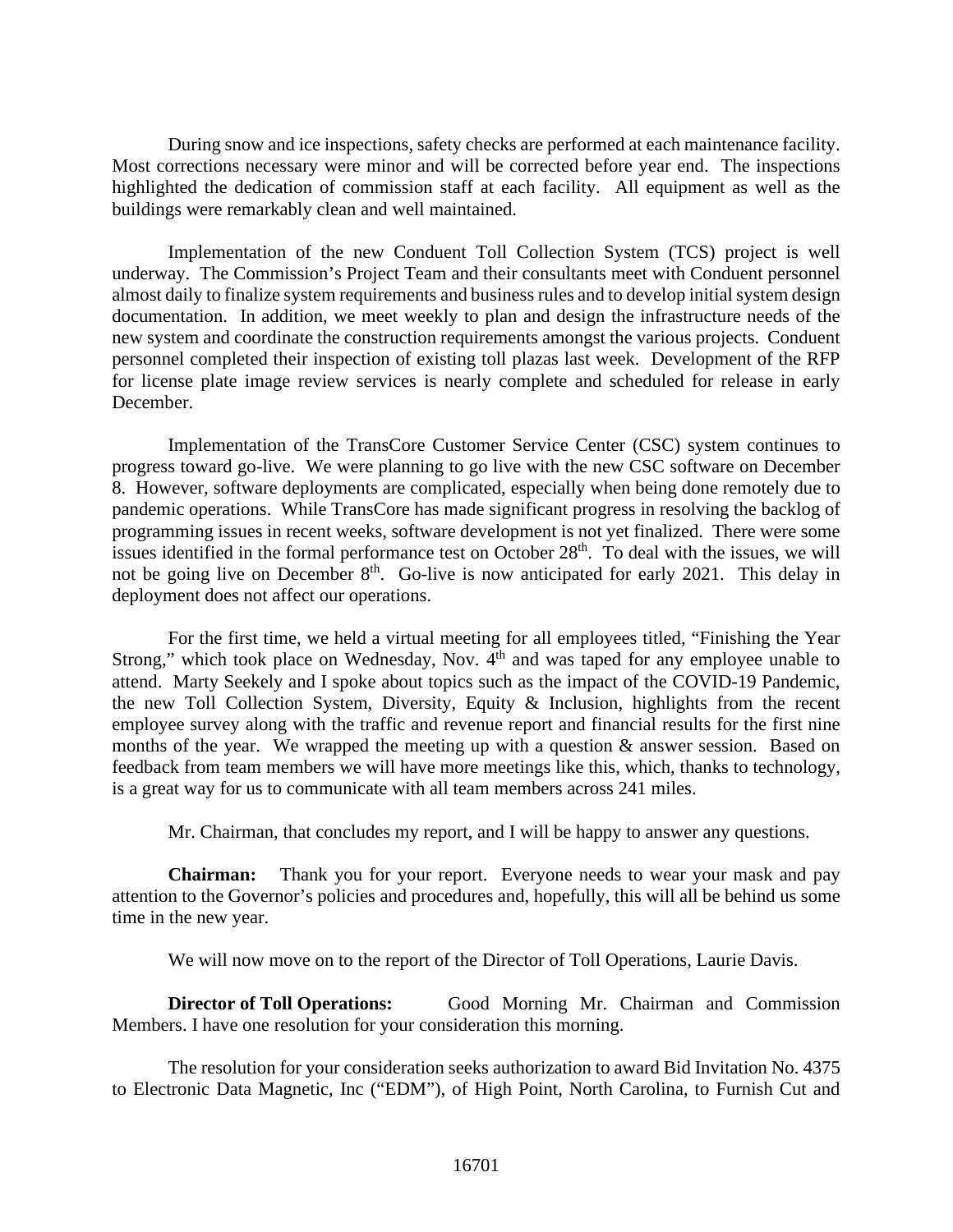Rolled Magnetic Toll Tickets in the total estimated annual amount of \$161, 039.00 with the option to renew for Two additional one-year periods.

On October 1, 2020, Electronic Data Magnetic, submitted the sole bid on this invitation, thus they are the lowest, responsible bidder.

EDM has furnished Toll tickets for the Commission since 2008 and has a proven history to be reliable, dependable, and professional in their delivery of a quality product.

Mr. Chairman with your permission may General Counsel please read the title of the resolution.

**General Counsel:** Resolution Approving the Selection of Electronic Data Magnetics, Inc. to Furnish Cut and Rolled Magnetic Toll Tickets in the Total Estimated Annual Amount of \$161,039.00, with the Option to Renew for Two Additional One-Year Periods.

**Chairman:** Any questions or comments?

**Mrs. Barber:** I was noticing that we only had one bidder. In our report, it listed a number of states that use this. Is this product so specialized that there are no other bidders who provide this product?

**Director of Toll Operations:** Mr. Chairman and Commission Member Barber, is all actuality, this has been our only bidder since 2017. They have been our provider since 2008. Back in 2017, we sent out an inquiry as to why we only received one bidder. At the time, we got several responses which indicated that the companies could not provide the volume of the materials and they also had concerns with the magnetic inking. In the industry, it seems like everybody is moving toward a bar code and not this magnetic mag stripe. I think that is the main reason why we only received one bidder.

**Mrs. Barber:** Thank you for that information.

**Chairman:** Any other questions or comments? Hearing none, please call the roll.

**MOTION:** A motion to adopt *Resolution Approving the Selection of Electronic Data Magnetics, Inc. to Furnish Cut and Rolled Magnetic Toll Tickets in the Total Estimated Annual Amount of \$161,039.00, with the Option to Renew for Two Additional One-Year Periods* was made by Chairman Hruby, seconded by Mr. Paradiso, and approved by all Commission Members present. Resolution No. 69-2020.

**Chairman:** The resolution passes unanimously. Thank you. We will now move on to the report of our Chief Engineer, Tony Yacobucci.

**Chief Engineer:** Good morning, Mr. Chairman and Commission Members. I have a four resolutions for your consideration this morning.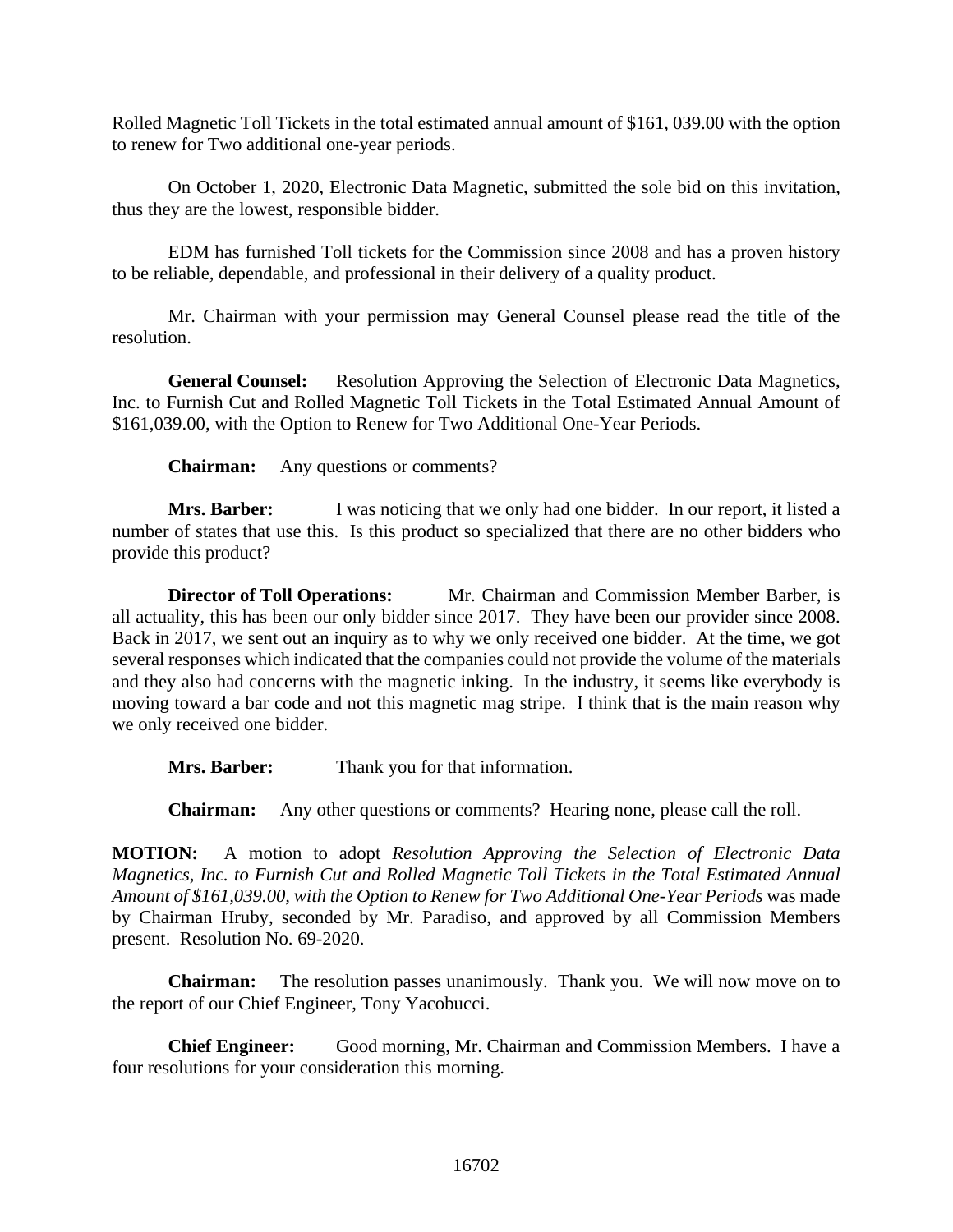The first resolution for your consideration seeks the Commission's authorization to award Contract No. 43-20-03, for the rehabilitation and widening of the Mainline Bridges over Turner Road at Milepost 222.7 and Kirk Road at Milepost 222.8 in Mahoning County. On October 20, 2020, Procurement received six (6) bids in response to this Project. The apparent low bid was submitted by The Ruhlin Company, ("Ruhlin"), of Sharon Center, Ohio, in the amount of \$9,342,688.65, which is below the engineers estimate. This bid was evaluated by both the design consultant, ms consultants of Columbus, Ohio as well as Commission staff and was found to contain no errors or anomalies. Ruhlin has satisfactorily performed projects of similar scope for the Commission in the past and based on previous years' work volume and work presently under contract, it appears Ruhlin has sufficient capacity to perform this project. In addition, Ruhlin has committed to exceed the 11% SBE goal as set by the Office of Equity and Inclusion. This resolution also contains provisions to assign ms consultants, of Columbus, Ohio, to perform construction administration and inspection services, and ECS Midwest, LLC, of Brooklyn Heights, Ohio, to perform material testing services. With your permission, may the General Counsel please read the title of the resolution.

**General Counsel:** Resolution Approving the Selection of The Ruhlin Company for Project No. 43-20-03 for the Total Amount of \$9,342,688.65 and Approving ms consultants, inc. and ECS Midwest, LLC to Perform Professional Services on the Project.

**Chairman:** Any questions or comments? Hearing none, please call the roll.

**MOTION:** A motion to adopt *Resolution Approving the Selection of The Ruhlin Company for Project No. 43-20-03 for the Total Amount of \$9,342,688.65 and Approving ms consultants, inc. and ECS Midwest, LLC to Perform Professional Services on the Project* was made by Mr. Pakush, seconded by Mrs. Barber, and approved by all Commission Members present. Resolution No. 70- 2020.

**Chairman:** The resolution passes unanimously. Please continue, Tony.

**Chief Engineer:** The next resolution for your consideration seeks the Commission's authorization to award Contract Nos. 53-20-02 and 53-20-03. This represents a contract to perform renovations to the Middle Ridge and Vermilion Valley Service Plazas at Milepost 139.5 in Lorain County, Ohio. On October 29, 2020, Procurement received five (5) bids in response to this Project. The apparent low bid was submitted by Dunlop and Johnston, Inc. ("Dunlop and Johnston"), of Valley City, Ohio, in the amount of \$2,716,318.00, which is below the engineer's estimate. This bid was evaluated by both the design consultant, GPD Group, of Cleveland, Ohio, as well as Commission staff and did not appear to contain any errors or anomalies. Based on a review of Dunlop and Johnston's Financial Statement and Experience Questionnaire, it appears they have the capacity to perform this work. Dunlop and Johnston has not performed any projects for the Commission in the past, therefore additional due diligence was performed. Engineering staff contacted owners for whom Dunlop and Johnston had previously performed work, and all reported satisfactory performance. In addition, the Office of Equity and Inclusion determined that Dunlop and Johnston has made a good faith effort by committing to a 17.8% SBE participation. Therefore, it is recommended that the Commission award Contract Nos. 53-20-02 and 53-20-03 to Dunlop and Johnston, Inc., of Valley City, Ohio, in the amount of \$2,716,318.00. This resolution also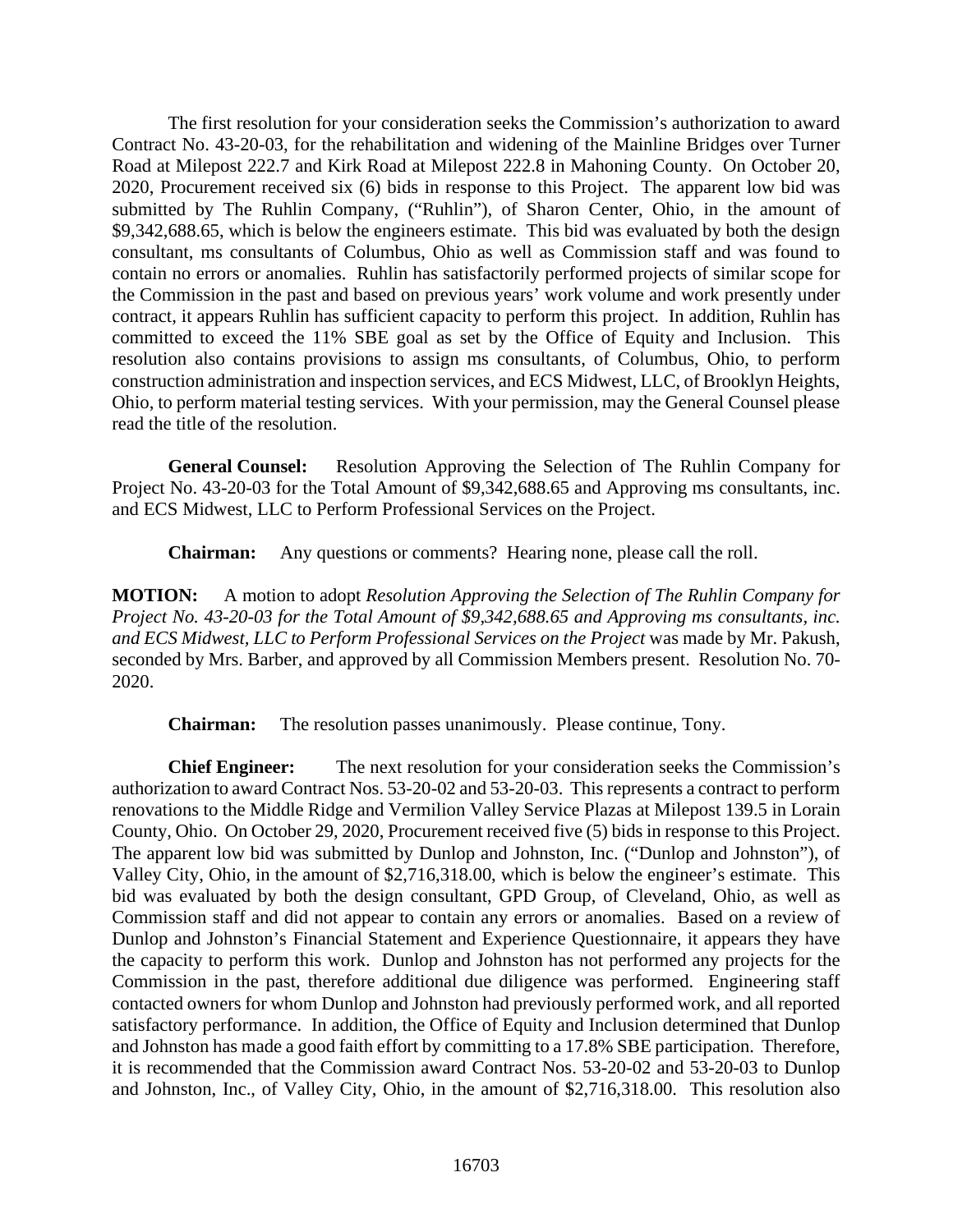contains provisions to assign GPD Group, of Cleveland, Ohio, to perform construction administration and inspection services, and to assign Geo-Sci, Inc., of Berea, Ohio, to perform material testing services. With your permission, may the General Counsel please read the title of the resolution?

**General Counsel:** Resolution Approving the Selection of Dunlop & Johnston, Inc. for Project Nos. 53-20-02 and 53-20-03 for the Total Amount of \$2,716,318.00 and Approving GPD Group and Geo-Sci, Inc. to Perform Professional Services on the Project.

**Chairman:** Any questions or comments? Hearing none, please call the roll.

**MOTION:** A motion to adopt *Resolution Approving the Selection of Dunlop & Johnston, Inc. for Project Nos. 53-20-02 and 53-20-03 for the Total Amount of \$2,716,318.00 and Approving GPD Group and Geo-Sci, Inc. to Perform Professional Services on the Project* was made by Mr. Coviello, seconded by Vice Chairman Paradiso, and approved by all Commission Members present. Resolution No. 71-2020.

**Chairman:** The resolution passes unanimously. Please continue, Tony.

**Chief Engineer:** The third resolution for your consideration seeks the Commission's authorization for the purchase of corrosion-inhibiting, liquid de-icing/anti-icing material under the Ohio Department of Transportation's ("ODOT's") Cooperative Purchasing Program Contract Number 124-21. This would be used at all of our maintenance sections during the 2020/2021 snow and ice season for pre-treating bridge decks and pre-wetting the road salt. The liquid de-icing/antiicing material to be purchased is Meltdown Apex-C from EnviroTech Services, LLC, of Greeley, Colorado. Based on an estimated usage of 308,000 gallons, the anticipated expenditures for the product would be \$375,000.00. Since the expenditures will exceed \$150,000.00, and, therefore, in accordance with Article V, Section 1.00 of the Commission's Code of Bylaws, Commission authorization is required. Therefore, it is recommended that the Commission approve the purchase of Meltdown Apex-C through ODOT's Cooperative Purchasing Program Agreement with EnviroTech Services, Inc., of Greeley, Colorado, in the amount of \$375,000.00. With your permission, may the General Counsel please read the title of the resolution?

**General Counsel:** Resolution Authorizing the Purchase of Meltdown Apex-C from EnviroTech Services, Inc. Under the ODOT Cooperative Purchasing Program in the Total Estimated Amount of \$375,000.00.

**Chairman:** Who did we use last year, Tony?

**Chief Engineer:** Mr. Chairman and Commission Members, we used AquaSalina and have actually used them for the last couple of years.

**Chairman:** That is what I thought. They did not bid this time, did they?

**Chief Engineer:** Mr. Chairman and Commission Members, we are purchasing this from the ODOT Cooperative Purchasing Program, which there is a price on there for AquaSalina,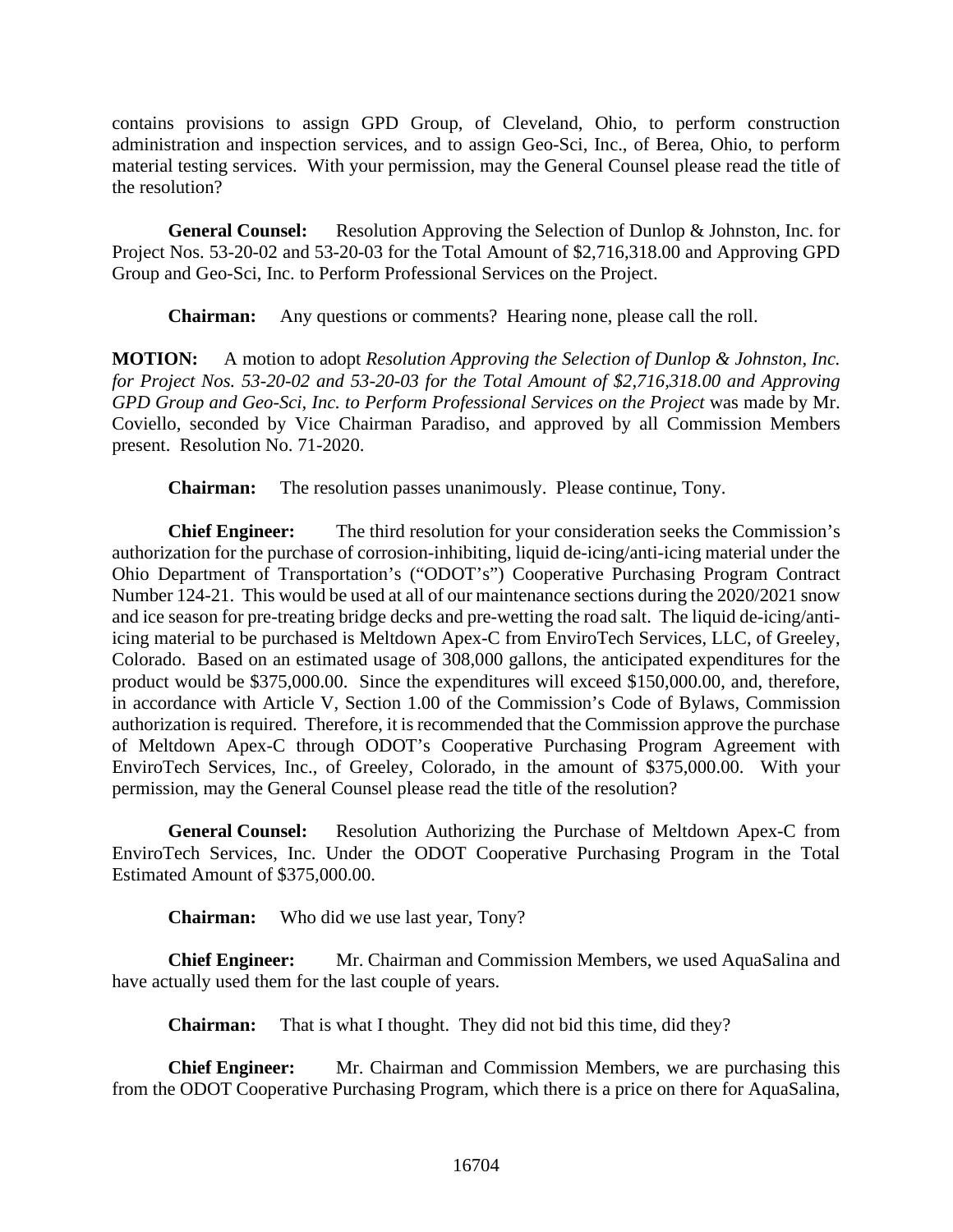but due to the issues and complaints that ODOT and the Commission are having with regard to the potential health risks of AquaSalina we decided not to use it this year and let ODOT continue with their investigation and evaluation of AquaSalina.

**Chairman:** Thank you very much. Any other questions or comments? Hearing none, please call the roll.

**MOTION:** A motion to adopt *Resolution Authorizing the Purchase of Meltdown Apex-C from EnviroTech Services, Inc. Under the ODOT Cooperative Purchasing Program in the Total Estimated Amount of \$375,000.00* was made by Chairman Hruby, seconded by Ms. Johnson, and approved by all Commission Members present. Resolution No. 72-2020.

**Chairman:** The resolution passes unanimously. Please continue, Tony.

**Chief Engineer:** My fourth and final resolution for your consideration seeks the Commission's authorization to award Contract No. 4376 for the furnishing of defined quantities of various guardrail materials. On November 4, 2020, Procurement received three (3) bids to furnish this material to the Commission under this Bid Invitation. The apparent low bid was submitted by Firelands Supply Company, of Norwalk, Ohio, in the total amount of \$177,120.00, which was below the estimate for this Bid Invitation. Firelands Supply Company proposes to furnish the guardrail materials and services in accordance with the Specifications. Additionally, Firelands Supply has furnished similar material to the Commission in the past and has performed satisfactorily. Therefore, I am recommending that an award be made to Firelands Supply Company, of Norwalk, Ohio, in the amount of \$177,120.00. With your permission, may the General Counsel please read the title of the resolution?

**General Counsel:** Resolution Approving the Selection of Firelands Supply Company to Furnish Guardrail Materials for the Total Amount of \$177,120.00.

**Chairman:** Any questions or comments? Hearing none, please call the roll.

**MOTION:** A motion to adopt *Resolution Approving the Selection of Firelands Supply Company to Furnish Guardrail Materials for the Total Amount of \$177,120.00* was made by Mr. Pakush, seconded by Mr. Coviello, and approved by all Commission Members present. Resolution No. 73-2020.

**Chairman:** Thank you, Tony. Anything further?

**Chief Engineer:** Mr. Chairman, I just want to add that the 65<sup>th</sup> Annual Consulting Engineer Inspection Report for 2020 was included with your packets. There are no significant issues that were identified by our consulting engineer, AECOM, who does this evaluation every year for us in accordance with the Master Trust Agreement and I just wanted to note that report was included in your packets for your review.

**Chairman:** Thank you. Any other questions or comments? If not, we will move on to the report of the CFO/Comptroller/DED, Martin Seekely.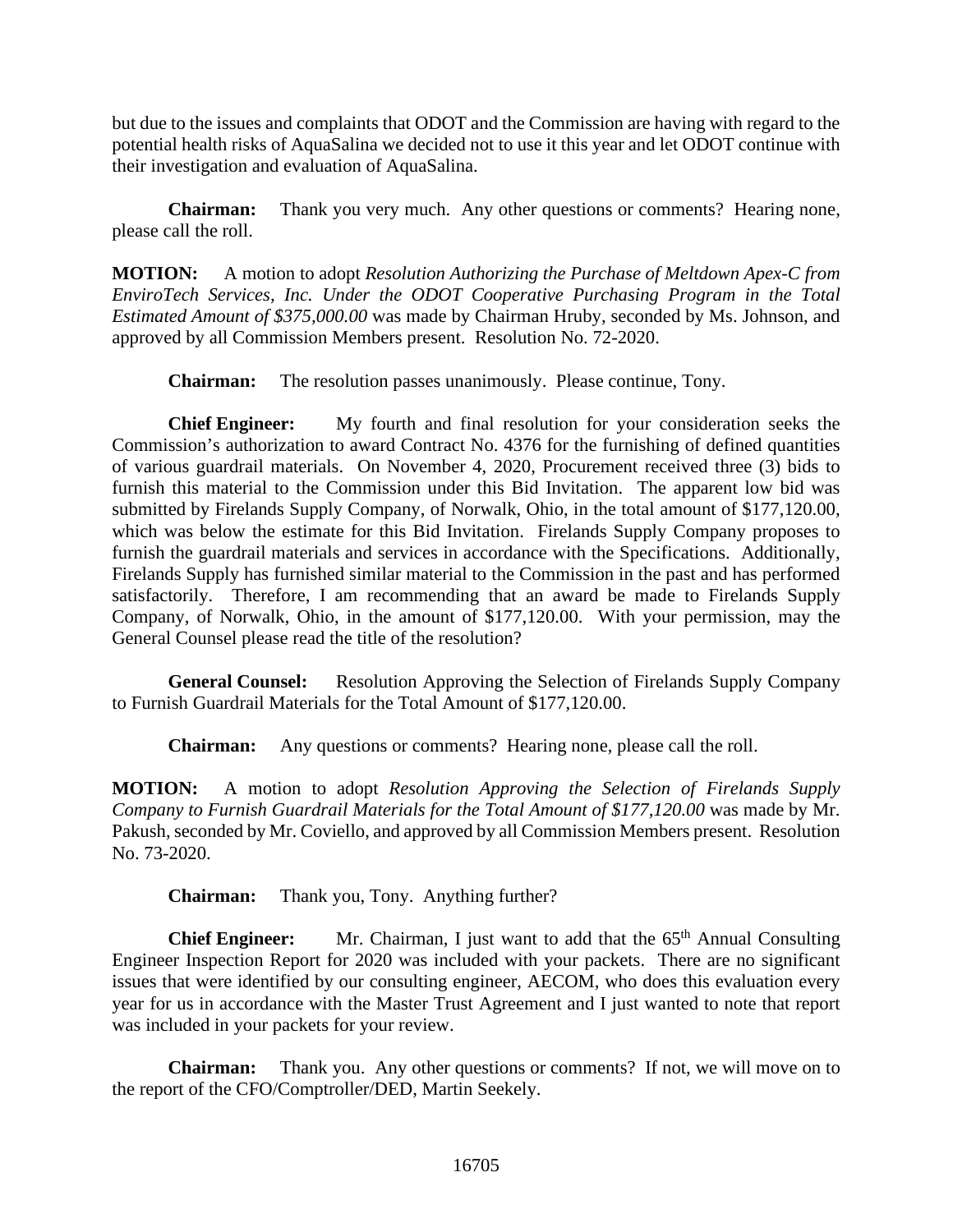**CFO/Comptroller/DED:** Thank you, Mr. Chairman. I have a brief update on our traffic and revenue for the month of October this morning.

This first chart shows the monthly passenger car miles traveled on the Ohio Turnpike over the past two years. Passenger car vehicle miles traveled continued to be impacted by the effect of COVID-19 and as a result were down 15.6% in October from last year.

Commercial traffic continued to improve and was up 5.0% in October. There was one less weekday in October this year than there was last year.

The decrease in passenger car traffic combined with the toll rate increase caused passenger car toll revenue to decrease 13.8% in October from the same month last year.

The increase in commercial traffic combined with the toll rate increase caused commercial vehicle toll revenues to increase 7.8% in October.

This chart shows the weekly percentage change in total toll revenue from the corresponding week of last year. You can see that toll revenue week ended April 18<sup>th,</sup> was down 38.1% from last year. Since then, the decline from last year has fairly steadily lessened.

More recently, toll revenues were up 2.0% week ending October  $24<sup>th</sup>$ , up 1.8% week ending October  $31<sup>st</sup>$ , and up 0.3% week ending November  $7<sup>th</sup>$ .

Last week, which is not on the chart, toll revenues were up 3.1% from last year.

This chart shows year-to-date toll revenues through the month of October during each year over the past decade.

Year-to-date total toll revenues were \$25.2 million or 9.7% below the amount from last year.

If you subtract February  $29<sup>th</sup>$  from this year's total, total toll revenues are down \$25.8 million or 9.9% from last year.

That completes my report on traffic and revenue.

I have one other item to report on this morning. In October, the Commission received \$3,111,000.00 in Federal Coronavirus Relief Funds that reimburses the Commission for COVID-19 related costs incurred from March through July of this year. These funds were made available to the Commission through the Ohio Office of Budget and Management. The funds reimburse the Commission for Administrative leave paid during the Stay at Home order, Family First Act leave, unemployment compensation cost, fumigation costs, personal protective equipment, costs to enable employees to work from home, and other COVID related costs.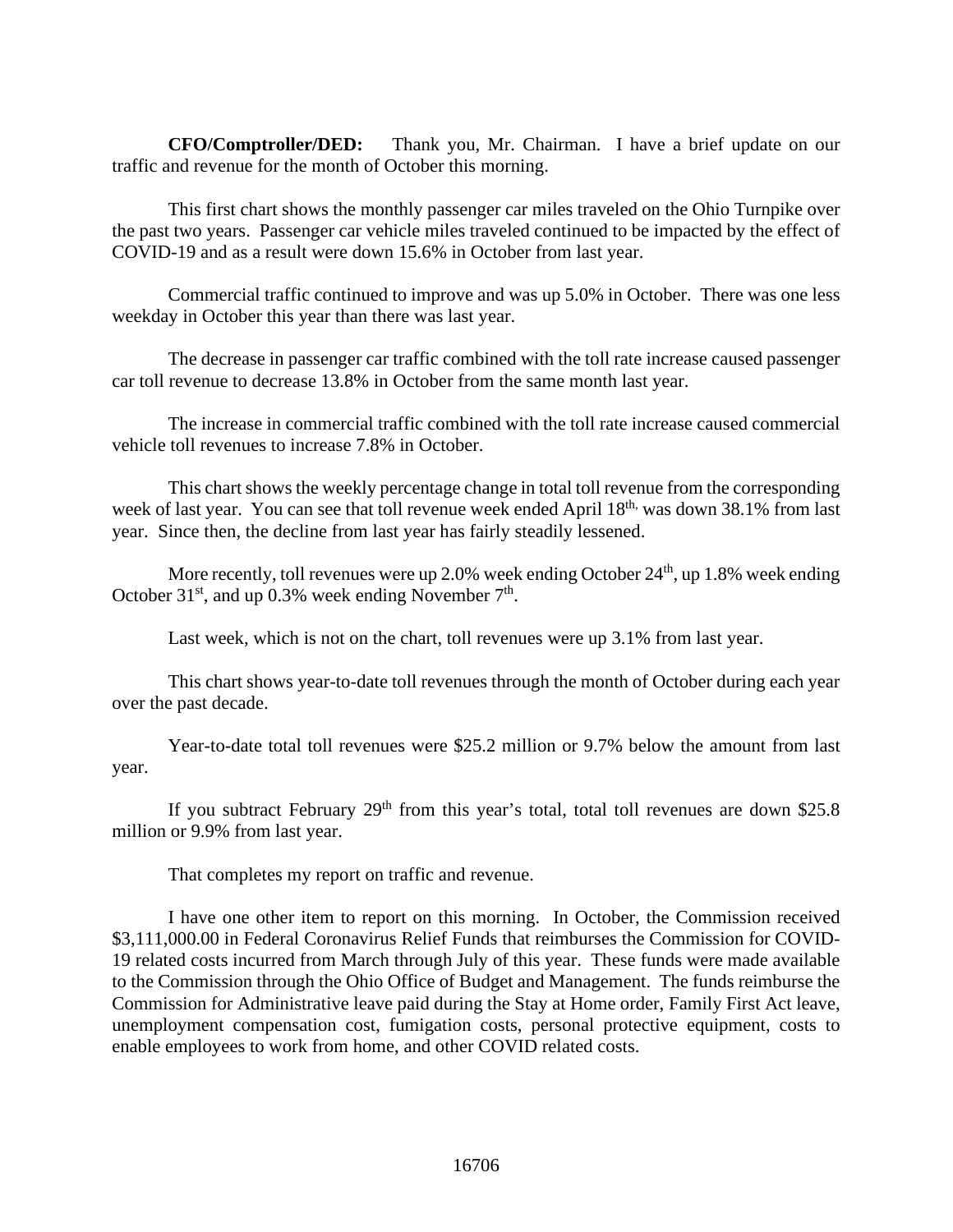We will apply for reimbursement of any additional COVID related costs for the remainder of the year, as allowed by the Ohio Office of Budget and Management.

That completes my report Mr. Chairman.

**Chairman:** Thank you, Marty. We will move on to the report of the General Counsel, Jennifer Stueber.

General Counsel: No report, Mr. Chairman.

**Chairman:** Thank you, Jennifer. We will move on to the report of the Ohio State Highway Patrol, Staff Lieutenant, William Haymaker.

**Staff Lieutenant Haymaker:** At approximately 8:27 a.m. on October 22, 2020, the Milan Post was dispatched to a possible suicidal male stopped on the Ohio Turnpike near MP 133 westbound. The call had come from Westlake P.D. Their dispatch advised that their officers had been in a pursuit with the subject that morning, and that they were pinging his cell phone, which gave us the location. OSHP was told by Westlake P.D. that the driver had mental issues, and was threatening suicide by cop. He also had a passenger, who was telling the driver to flee from the police. Trooper Lopez, Trooper Williams, Trooper Hann, and Sergeant Dylag responded to the scene. A squad was requested and was en route. Westlake P.D. already had their SWAT team responding, and requested permission to enter the Turnpike. Troopers Lopez and Williams arrived first. They observed the suspect vehicle off the right side of the road, stuck in the mud at MP 132.7. Due to the compassion and willingness to communicate with both the driver and passenger of the vehicle, they were able to walk away from this dangerous incident without any injuries. The driver was secured and then transported by Life Care EMS to St. John West Shore Hospital in Westlake at the request of Westlake P.D.

On October 10, 2020, Trooper Ross, of the Swanton Post, attempted to stop a vehicle that was traveling above the posted speed limit on the Ohio Turnpike. The suspect's speed was checked at 94 mph. When Trooper Ross activated his overhead emergency lights, the vehicle fled and a pursuit ensued. During the pursuit, the suspect committed several violations including passing on the right, traveling at high rates of speed (also in a construction zone), and running a red light. The suspect eventually exited the Turnpike and fled on foot. He was located a block away and taken into custody and charged with speed, OVI, driving under suspension, possession of drugs, drug paraphernalia and failure to comply.

That completes my report, Mr. Chairman.

**Chairman:** Thank you, Staff Lieutenant Haymaker. Please pass on our gratitude to the men and women of the Ohio State Highway Patrol. We hope that you stay safe and healthy.

Are there any other comments or questions? Hearing none, the next meeting of the Ohio Turnpike and Infrastructure Commission will be held on December 21, 2020 at 10:00 a.m., via Microsoft Teams. If there is no further business, I will accept a motion to adjourn the  $679<sup>th</sup>$ Commission Meeting.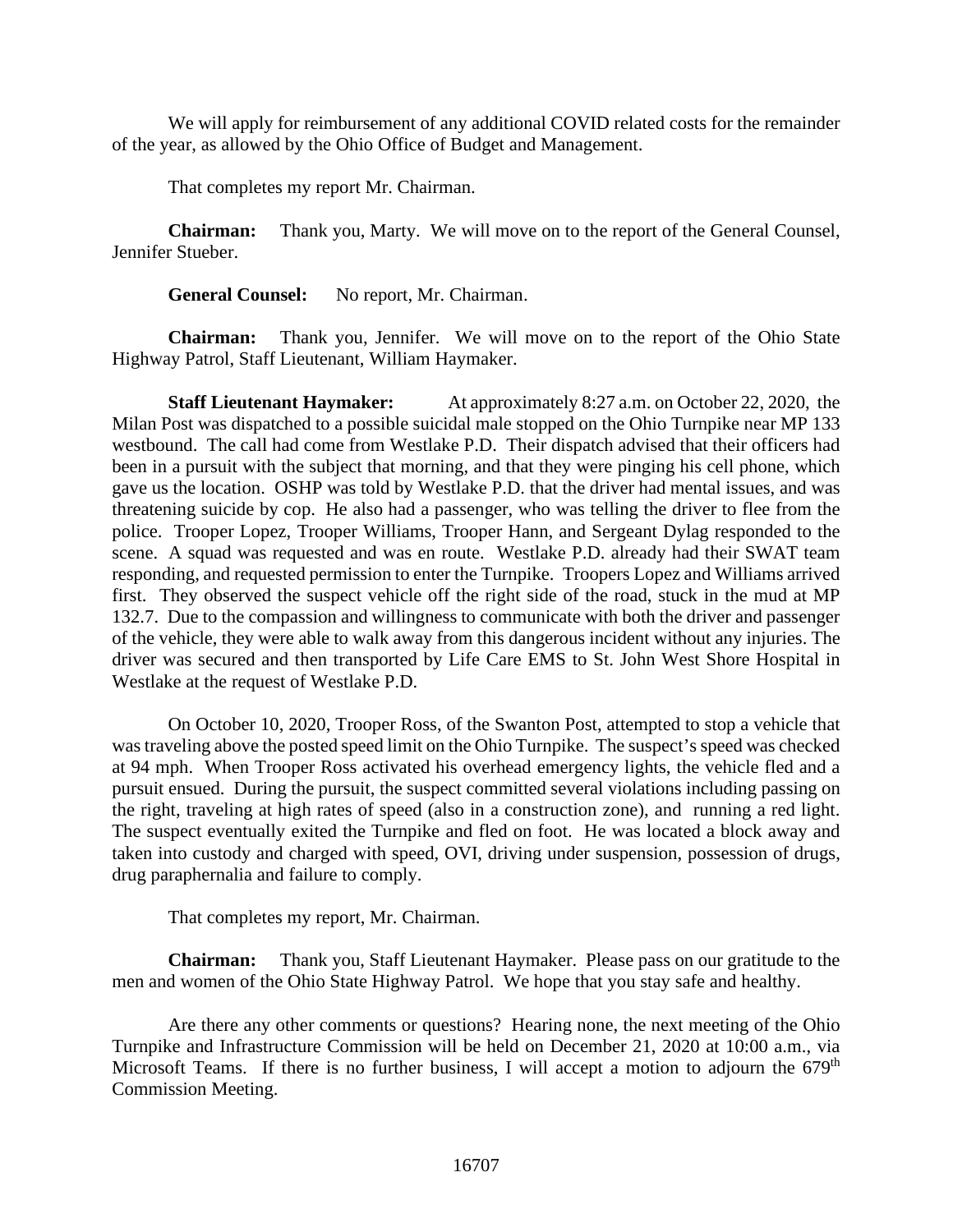**MOTION:** A motion to adjourn the 679<sup>th</sup> Commission Meeting is made by Mr. Pakush, seconded by Mr. Coviello, and unanimously approved by all Commission Members present.

Time of adjournment:  $10:35$  a.m.

## **Attendees for Record Keeping Purposes:**

Commission Members: Chairman Jerry Hruby, Vice Chairman, Timothy Paradiso, Commission Member Sandra Barber, Commission Member Guy Coviello, Commission Member Vickie Eaton Johnson, Commission Member Dr. Jack Marchbanks, Office of Budget and Management Representative James Kennedy, Senator Rob McColley, and Representative Dave Greenspan.

Other Attendees: Andrew Tate, Conduent; Hamid Homaee, KS Associates; Edward Brisbin, TransCore; Bryan Cope, Allied Machine; Vickie Wildeman, DLZ,; Michael Avellano, Woolpert; Nathan Podoll, Stantec; Kevin Westover, Huntington; Robert Horr, Atkins Global; Jason Watson, Mannik Smith; Maureen Shildwachter, Huntington; Robert Horr, Atkins Global; Jon Lorincz, AECOM; Edward Adamczyk, Arcadis-US; Bethany Pugh, PFM; Staff Lieutenant William Haymaker, Ohio State Highway Patrol; Myron Pakush, Ohio Department of William Haymaker, Ohio State Highway Patrol; Transportation; Ferzan M. Ahmed, P.E., Executive Director, Ohio Turnpike; Jennifer Stueber, Ohio Turnpike; Anthony Yacobucci, Ohio Turnpike; Marty Seekely, Ohio Turnpike; Laurie Davis, Ohio Turnpike; Michelle Marquard, Ohio Turnpike; Jennifer Diaz, Ohio Turnpike; David Miller, Ohio Turnpike; Chris Matta, Ohio Turnpike; Heather Veljkovic, Ohio Turnpike; Aimee Lane, Ohio Turnpike; Matt Cole, Ohio Turnpike; Chriss Pogorelc, Ohio Turnpike; Diana Anthony, Ohio Turnpike; Andrew Herberger, Ohio Turnpike; Andrew Cooksey, Ohio Turnpike; Aaron Siebenaler, Ohio Turnpike; Debby Sideris, Ohio Turnpike; Stacey Verespe, Ohio Turnpike; Chad Armstrong, Ohio Turnpike; Brian Kelley, Ohio Turnpike; Brian Newbacher, Ohio Turnpike; and Adam Greenslade, Ohio Turnpike.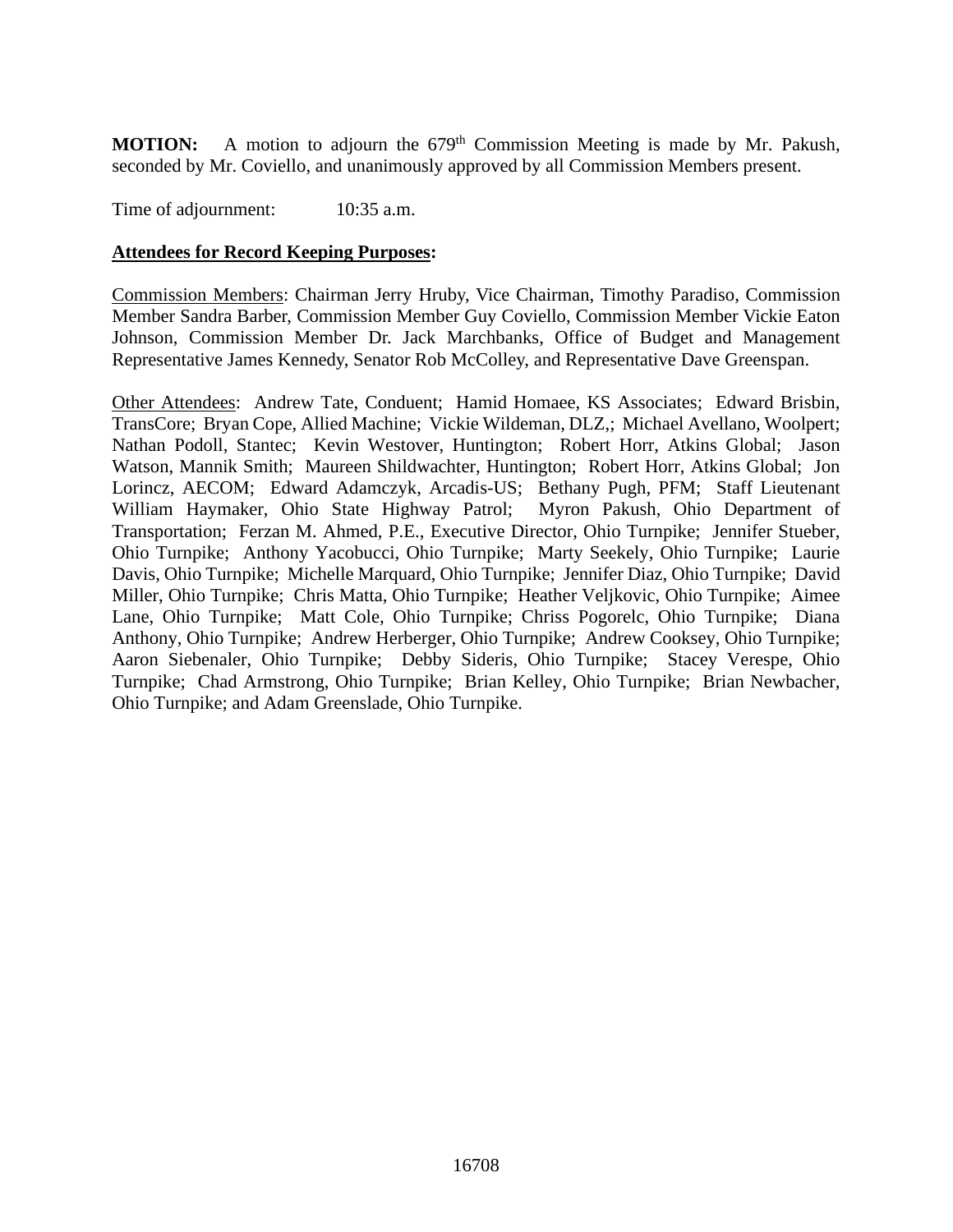# **EXHIBITS**

- 1. Resolution No. 69-2020 Resolution Approving the Selection of Electronic Data Magnetics, Inc. to Furnish Cut and Rolled Magnetic Toll Tickets in the Total Estimated Annual Amount of \$161,039.00, with the Option to Renew for Two Additional One-Year Periods;
- 2. Resolution No. 70-2020 Resolution Approving the Selection of The Ruhlin Company for Project No. 43-20-03 for the Total Amount of \$9,342,688.65 and Approving ms consultants, inc. and ECS Midwest, LLC to Perform Professional Services on the Project;
- 3. Resolution No. 71-2020 Resolution Approving the Selection of Dunlop & Johnston, Inc. for Project Nos. 53-20-02 and 53-20-03 for the Total Amount of \$2,716,318.00 and Approving GPD Group and Geo-Sci, Inc. to Perform Professional Services on the Project;
- 4. Resolution No. 72-2020 Resolution Authorizing the Purchase of Meltdown Apex-C from EnviroTech Services, Inc. Under the ODOT Cooperative Purchasing Program in the Total Estimated Amount of \$375,000.00; and
- 5. Resolution No. 73-2020 Resolution Approving the Selection of Firelands Supply Company to Furnish Guardrail Materials for the Total Amount of \$177,120.00.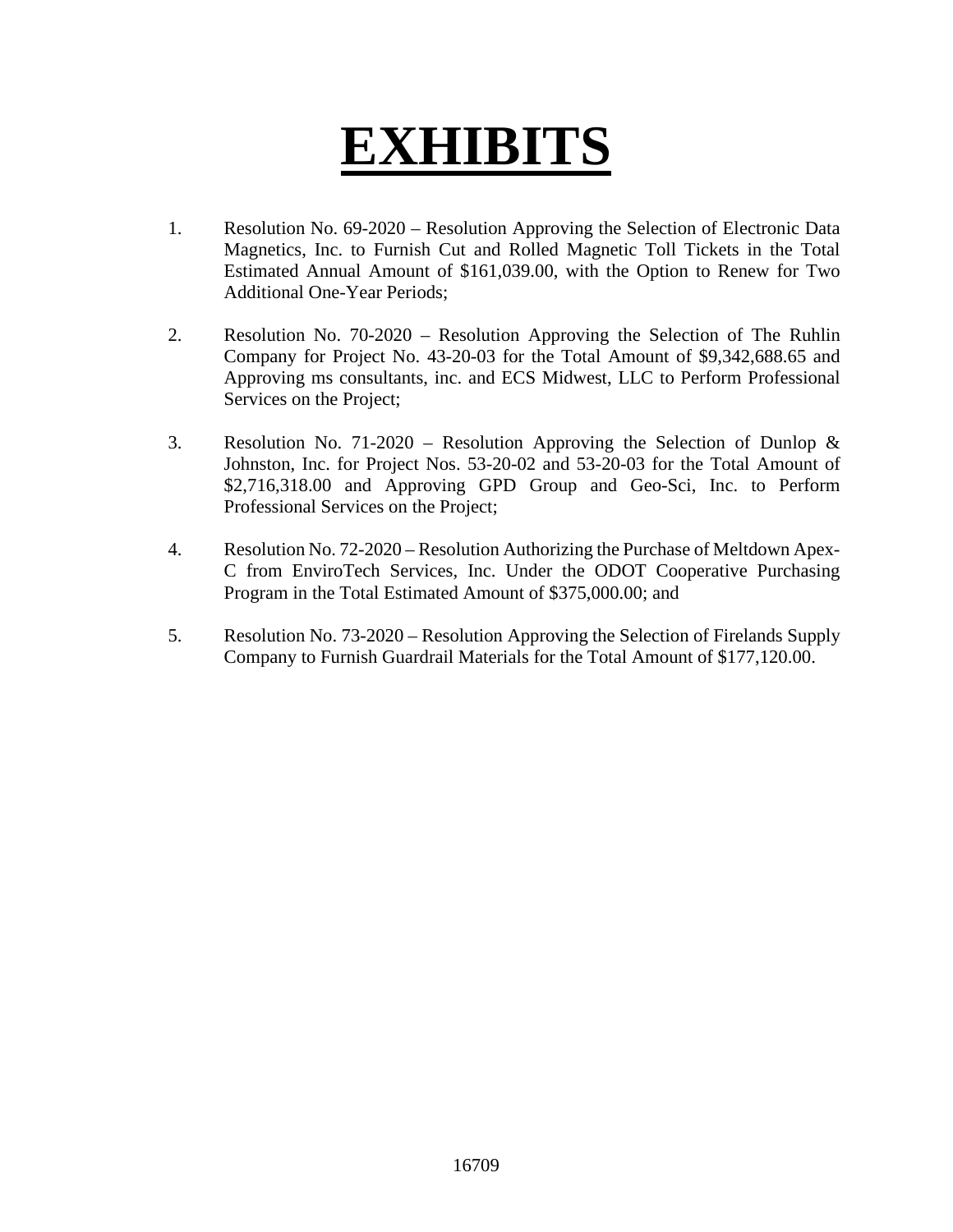## **OHIO TURNPIKE AND INFRASTRUCTURE COMMISSION**

## **Resolution Approving the Selection of Electronic Data Magnetics, Inc. to Furnish Cut and Rolled Magnetic Toll Tickets in the Total Estimated Annual Amount of \$161,039.00, with the Option to Renew for Two Additional One-Year Periods**

WHEREAS, on March 9, 2020, Governor Mike DeWine issued Executive Order 2020- 01D declaring a State of Emergency for the entire State of Ohio in response to the COVID-19 pandemic; and

WHEREAS, on March 22, 2020, Amy Acton, MD, MPH, the former Director of Health, issued a "Stay at Home Order" which expired on May 1, 2020, requiring individuals to stay home unless engaged in Essential Activities, Essential Governmental Functions or to operate Essential Businesses and Operations; and

WHEREAS, under the Stay at Home Order, the Ohio Turnpike and Infrastructure Commission ("Commission") continued operations as Essential Infrastructure and Essential Governmental Functions and further determined that its contractors and service providers must continue to perform services and supply goods and materials to the Commission as Essential Infrastructure, Critical Trades, Supplies for Essential Business and Operators and/or Essential Critical Infrastructure Workers; and

WHEREAS, on April 30, 2020, former Director Acton issued the "Director's Stay Safe Ohio Order," which was in effect through May 29, 2020 and subsequently revised by former Director Acton's "Updated and Revised Order for Business Guidance and Social Distancing," dated May 29, 2020, and extended by current Interim Director of Health, Lance D. Himes, until rescinded or modified by Interim Director Himes or the State of Emergency declared by the Governor no longer exists, which permits governmental entities and other businesses to continue operations subject to Sector Specific COVID-19 Information and Checklist for Businesses/Employees requiring measures such as, ensuring 6 feet between employees, daily symptom assessments of employees, wearing face coverings, regular handwashing, disinfecting work stations and common areas, changing shift patterns, working from home when possible, among others; and

WHEREAS, the Director of Toll Operations recommends that the Commission finds and determines that the contract approved pursuant to this Resolution is necessary for the Commission to continue its operations and complies with the Updated and Revised Order for Business Guidance and Social Distancing and that the work to be performed under the contract shall comply with the Sector Specific COVID-19 Information and Checklist for Businesses/Employees set forth in the Updated and Revised Order for Business Guidance and Social Distancing, as may be amended from time to time, unless or until such order is lifted entirely; and

WHEREAS, the ("Commission") advertised Invitation to Bid No. 4375 to furnish cut and rolled magnetic toll tickets for a one-year period with two possible, one-year renewal terms; and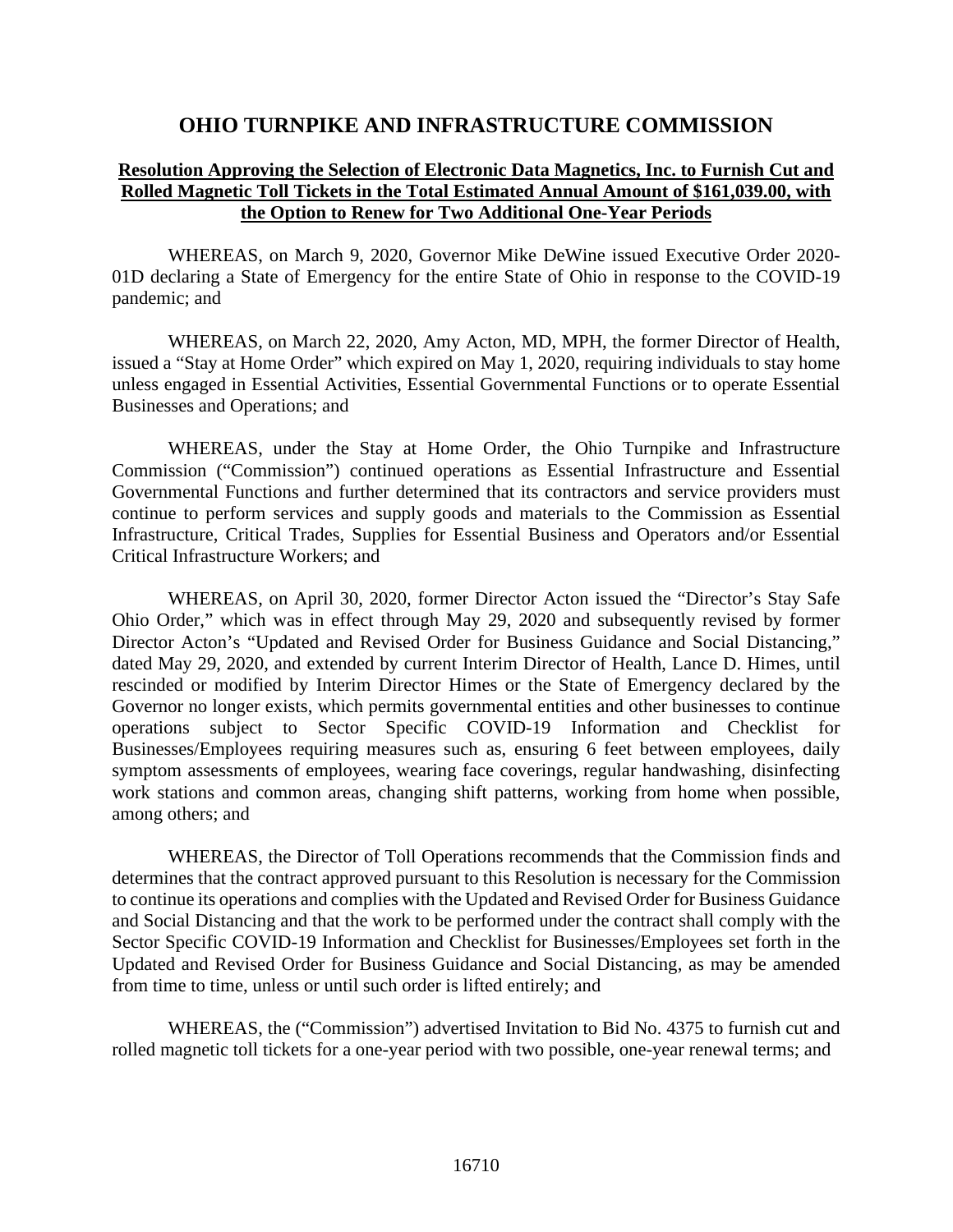WHEREAS, the Commission received one bid in response to the Invitation, and the Commission's Director of Toll Operations reviewed and analyzed the bid timely submitted and whose report concerning such analysis is before the Commission; and

WHEREAS, the Director of Toll Operations reports that Electronic Data Magnetics, Inc., of High Point, North Carolina, submitted the only bid to furnish the cut and rolled magnetic toll tickets in the annual amount of \$161,039.00, based on the estimated quantities to be ordered by the Commission as set forth in the Invitation; and

WHEREAS, the Director of Toll Operations recommends that the Commission award a contract to Electronic Data Magnetics as the lowest responsible and responsive bidder based on its proposal to deliver the materials in accordance with the Specifications for a price that is below the Commission's estimate and its history of satisfactorily supplying the Commission's requirements for toll tickets under prior agreements; and

WHEREAS, the Commission's Staff Attorney determined that the bids for Invitation No. 4375 were solicited on the basis of the same terms and conditions and the same specifications, and that the bid from Electronic Data Magnetics for Invitation to Bid No. 4375 conforms to the requirements of Ohio Revised Code Sections 5537.07 and 9.312; and

WHEREAS, the Executive Director has reviewed the report of the Director of Toll Operations and concurs with the recommendation to award Electronic Data Magnetics the contract for Invitation to Bid No. 4375 as the lowest responsive and responsible bidder; and

WHEREAS, Commission action is requested to approve the contract in accordance with Article V, Section 1.00 of the Commission's Bylaws because the amount of the bid received will require an expenditure that exceeds \$150,000.00 to furnish the cut and rolled magnetic toll tickets; and

WHEREAS, the Commission has duly considered such recommendations.

NOW, THEREFORE, BE IT

RESOLVED by the Ohio Turnpike and Infrastructure Commission that the bid of Electronic Data Magnetics to furnish cut and rolled magnetic toll tickets under Invitation to Bid No. 4375 for a period of one year in the total estimated annual amount of \$161,039.00 is approved as the lowest responsive and responsible bid received, and the Executive Director is authorized to execute a contract on the basis of said bid and to exercise the options to renew the contract for two additional one-year periods; and

FURTHER RESOLVED that the Commission finds and determines that the contract approved pursuant to this Resolution is necessary for the Commission to continue its operations and complies with the Updated and Revised Order for Business Guidance and Social Distancing and that the work to be performed under the contract shall comply with the Sector Specific COVID-19 Information and Checklist for Businesses/Employees set forth in the Updated and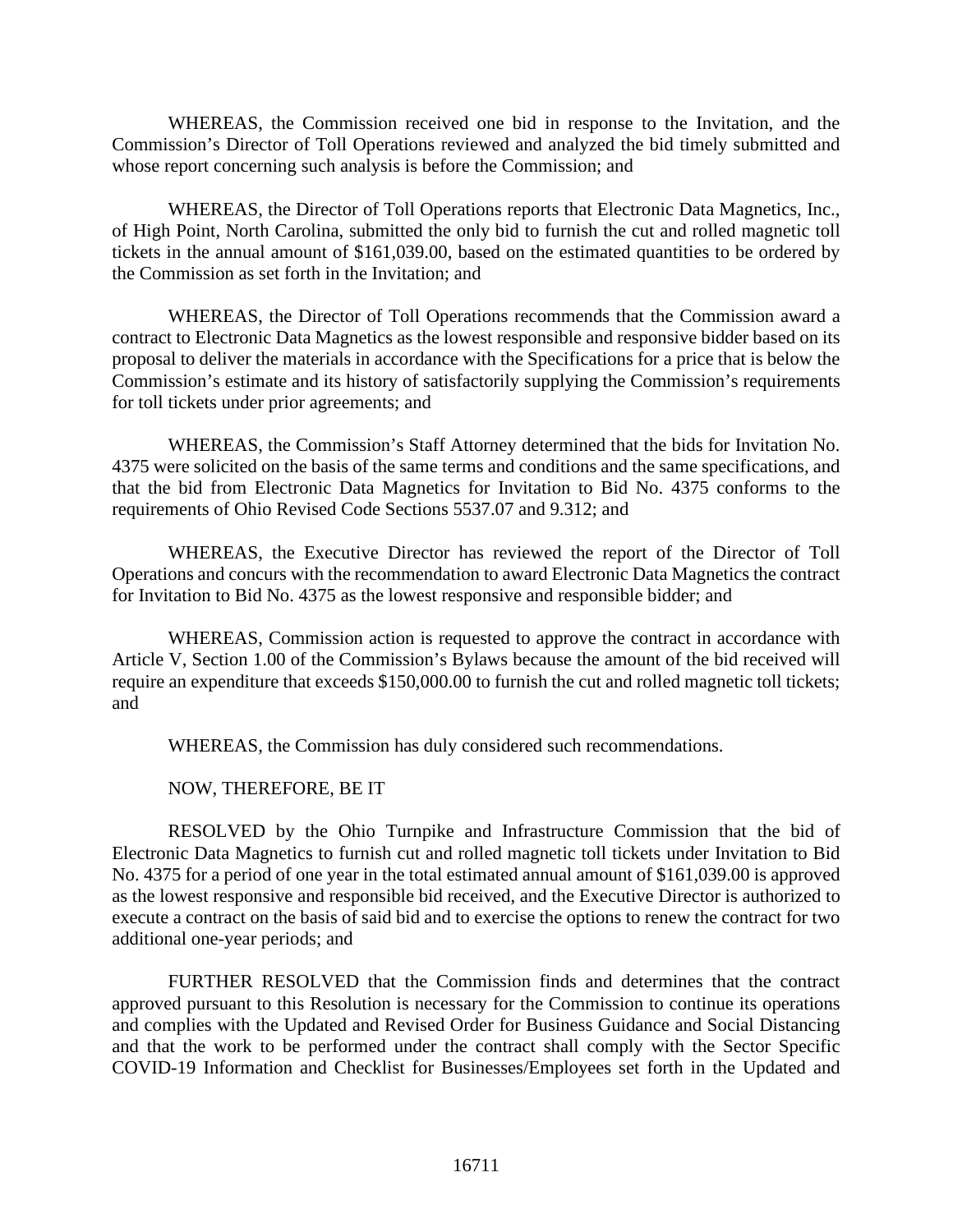Revised Order for Business Guidance and Social Distancing, as may be amended from time to time, unless or until such order is lifted entirely; and

FURTHER RESOLVED that the Executive Director has the authority under Article V, Section 1.00 of the Commission's Code of Bylaws to amend the contract to perform additional services that do not exceed the greater of the Executive Director's contracting authority or ten percent (10%) of the approved contract amount, and authorize such extra work or change orders under said contract as a result of an increase in necessary quantities, newly mandated requirements that did not exist at the time of original contract awards, or circumstances that would create a life, safety, or health threatening situation or would unduly delay the completion of the project or increase its costs.

**(Resolution No. 69-2020 adopted November 16, 2020)**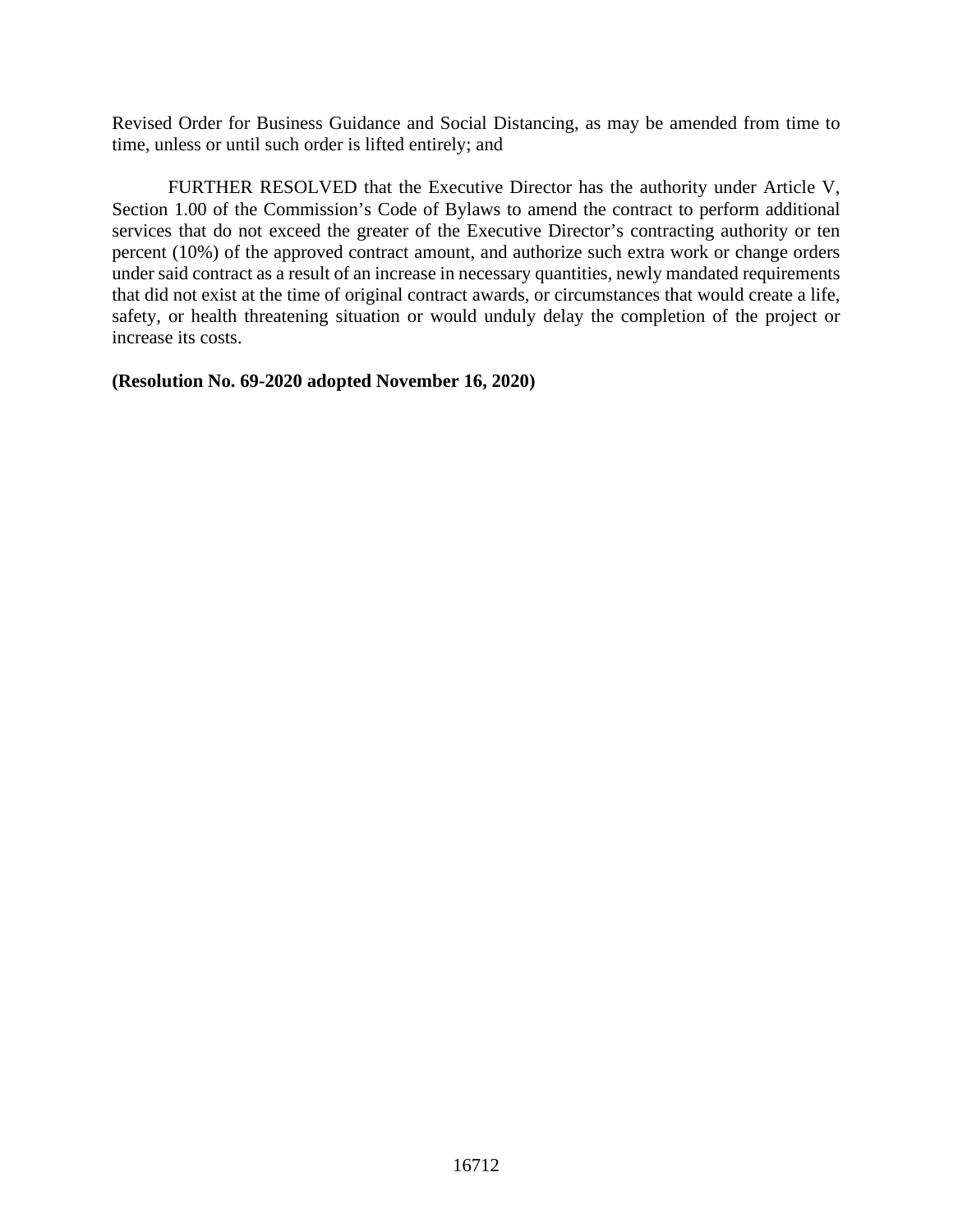## **OHIO TURNPIKE AND INFRASTRUCTURE COMMISSION**

## **Resolution Approving the Selection of The Ruhlin Company for Project No. 43-20-03 for the Total Amount of \$9,342,688.65 and Approving ms consultants, inc. and ECS Midwest, LLC to Perform Professional Services on the Project**

WHEREAS, on March 9, 2020, Governor Mike DeWine issued Executive Order 2020- 01D declaring a State of Emergency for the entire State of Ohio in response to the COVID-19 pandemic; and

WHEREAS, on March 22, 2020, Amy Acton, MD, MPH, the former Director of Health, issued a "Stay at Home Order" which expired on May 1, 2020, requiring individuals to stay home unless engaged in Essential Activities, Essential Governmental Functions or to operate Essential Businesses and Operations; and

WHEREAS, under the Stay at Home Order, the Ohio Turnpike and Infrastructure Commission ("Commission") continued operations as Essential Infrastructure and Essential Governmental Functions and further determined that its contractors and service providers must continue to perform services and supply goods and materials to the Commission as Essential Infrastructure, Critical Trades, Supplies for Essential Business and Operators and/or Essential Critical Infrastructure Workers; and

WHEREAS, on April 30, 2020, former Director Acton issued the "Director's Stay Safe Ohio Order," which was in effect through May 29, 2020 and subsequently revised by former Director Acton's "Updated and Revised Order for Business Guidance and Social Distancing," dated May 29, 2020, and extended by current Interim Director of Health, Lance D. Himes, until rescinded or modified by Interim Director Himes or the State of Emergency declared by the Governor no longer exists, which permits governmental entities and other businesses to continue operations subject to Sector Specific COVID-19 Information and Checklist for Businesses/Employees requiring measures such as, ensuring 6 feet between employees, daily symptom assessments of employees, wearing face coverings, regular handwashing, disinfecting work stations and common areas, changing shift patterns, working from home when possible, among others; and

WHEREAS, the Chief Engineer has issued a memorandum to the Commission's contractors regarding required work site measures that comply with the Updated and Revised Order for Business Guidance and Social Distancing and this memorandum is available on the Commission's website at [https://www.ohioturnpike.org/business/doing-business-with](https://www.ohioturnpike.org/business/doing-business-with-us/construction-projects)[us/construction-projects;](https://www.ohioturnpike.org/business/doing-business-with-us/construction-projects) and

WHEREAS, the Chief Engineer recommends that the Commission finds and determines that the contract approved pursuant to this Resolution is necessary for the Commission to continue its operations and complies with the Updated and Revised Order for Business Guidance and Social Distancing and that the work to be performed under the contract shall comply with the Sector Specific COVID-19 Information and Checklist for Businesses/Employees set forth in the Updated and Revised Order for Business Guidance and Social Distancing and the Commission's work site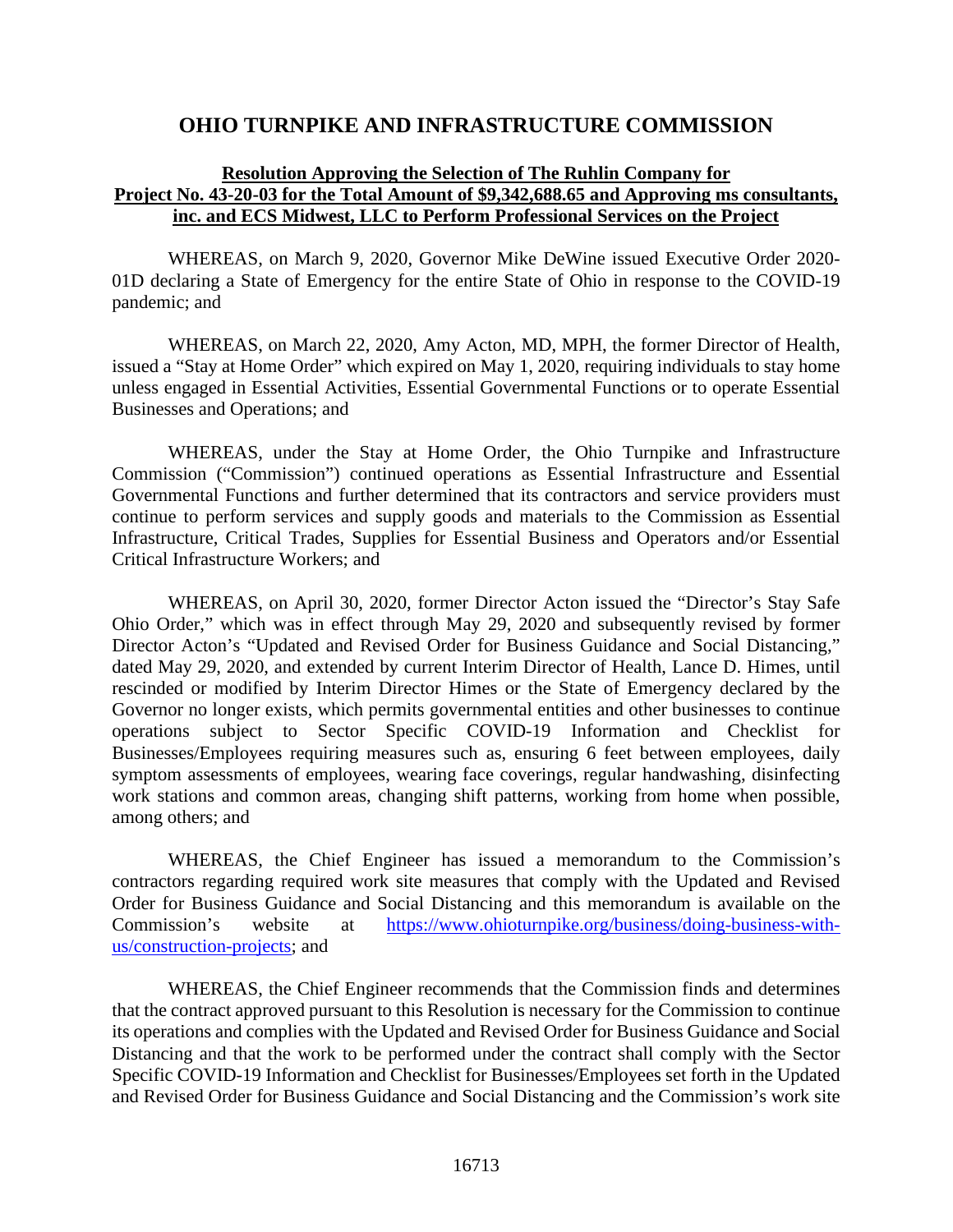memorandum, as may be amended from time to time, unless or until such order is lifted entirely; and

WHEREAS, the Commission published notice in accordance with law advertising its invitation to bid upon a contract for bridge deck repair and rehabilitation work at the Ohio Turnpike over Turner Road (C.R. 103) at M.P. 222.7 and the Ohio Turnpike over Kirk Road (C.R. 146) at M.P. 222.8, in Mahoning County, Ohio ("Project No. 43-20-03"); and

WHEREAS, the Commission received six bids to perform the Contractor's obligations on Project No. 43-20-03 and the report of the Commission's Chief Engineer and Deputy Chief Engineer/Director of Field Operations concerning the review and analysis of the bids is before the Commission; and

WHEREAS, the Chief Engineer and Deputy Chief Engineer/Director of Field Operations report that The Ruhlin Company ("Ruhlin"), of Sharon Center, Ohio, submitted the apparent low bid on Project No. 43-20-03 in the total bid amount of \$9,342,688.65, which they recommend the Commission accept and approve authorization for the Executive Director to award; and

WHEREAS, the Staff Attorney has determined that bids for the Project were solicited on the basis of the same terms and conditions and the same specifications, that selecting the bid of Ruhlin conforms to the requirements of Ohio Revised Code Sections 153.54, 5537.07 and 9.312, and Ruhlin submitted a performance bond with good and sufficient surety; and

WHEREAS, the Office of Equity and Inclusion Manager has found that Ruhlin has made a good faith effort to attain the participation of small or otherwise disadvantaged businesses on the Project and has made a commitment of 11% which meets the SBE participation goal of 11% for the Project; and

WHEREAS, Commission action is necessary to approve the Contract in accordance with Article V, Section 1.00 of the Commission's Bylaws because the amount of the bids received will require expenditures under Project No. 43-20-03 that will exceed \$150,000.00; and

WHEREAS, the Chief Engineer and Deputy Chief Engineer/Director of Field Operations recommend the Commission select Ruhlin as the lowest responsive and responsible bidder for Project No. 43-20-03; and

WHEREAS, the Commission's Executive Director concurs with the recommendation of the Chief Engineer and Deputy Chief Engineer/Director of Field Operations that the Commission approve the award of the Project to Ruhlin as the lowest responsive and responsible bidder; and

WHEREAS, the Commission has duly considered such recommendations.

#### NOW, THEREFORE, BE IT

RESOLVED by the Ohio Turnpike and Infrastructure Commission that the bid of The Ruhlin Company for Project No. 43-20-03 in the amount of \$9,342,688.65 is approved as the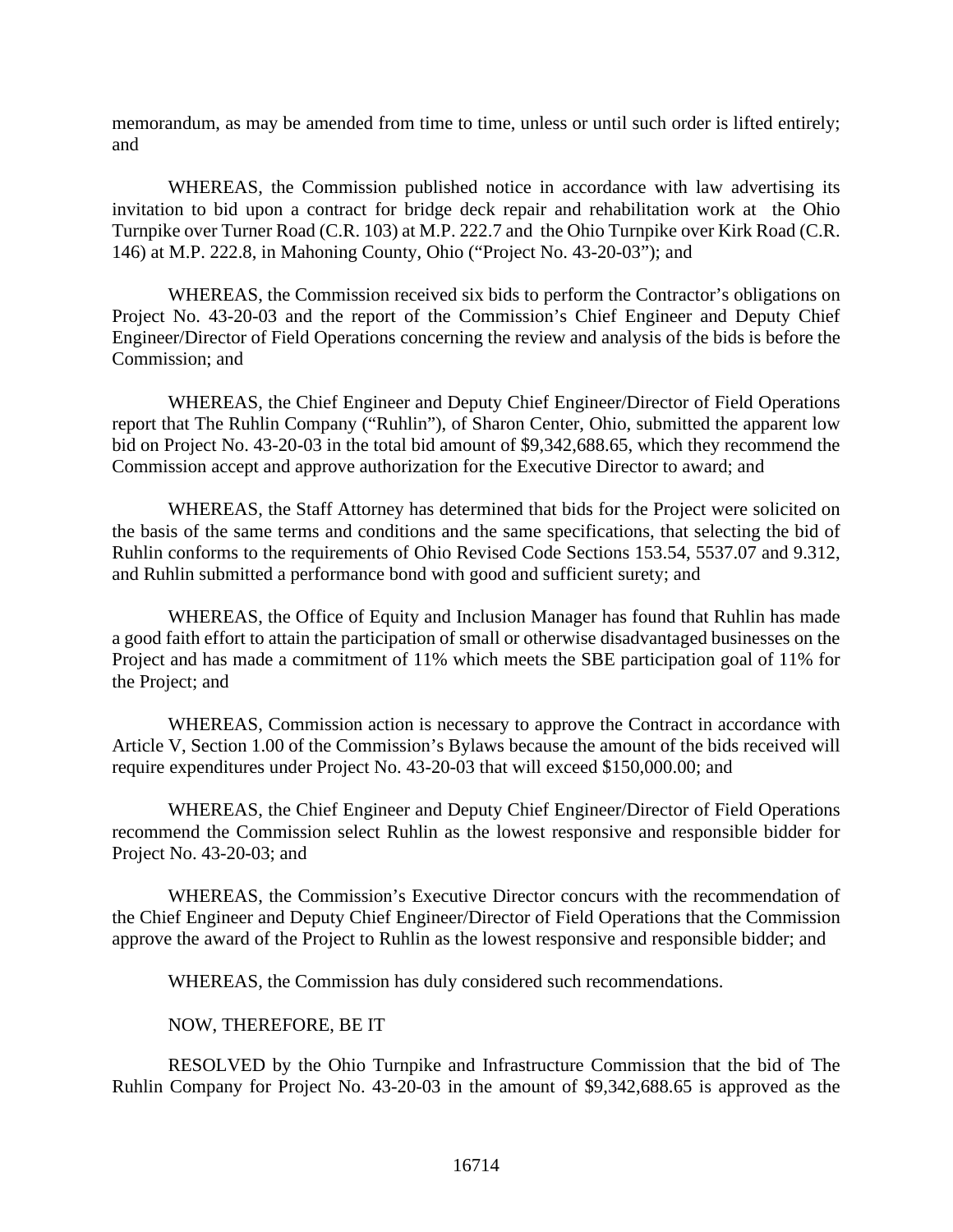lowest responsive and responsible bid received and the Executive Director is authorized to execute a contract based on said bid; and

FURTHER RESOLVED that the Commission finds and determines that the contract approved pursuant to this Resolution is necessary for the Commission to continue its operations and complies with the Updated and Revised Order for Business Guidance and Social Distancing and that the work to be performed under the contract shall comply with the Sector Specific COVID-19 Information and Checklist for Businesses/Employees set forth in the Updated and Revised Order for Business Guidance and Social Distancing and the Commission's work site memorandum, as may be amended from time to time, unless or until such order is lifted entirely.

FURTHER RESOLVED that the Commission approves the Executive Director and the Chief Engineer authorizing ms consultants, inc., of Columbus, Ohio, to perform all necessary Phase 2 construction services in accordance with the professional engineering services contract previously authorized for its services on the Project and assigning ECS Midwest, LLC, of Brooklyn Heights, Ohio, to perform all necessary materials testing and inspection services in accordance with the Miscellaneous Professional Services Agreement between the Ohio Turnpike and Infrastructure Commission and said firm; and

FURTHER RESOLVED that the Executive Director has the authority under Article V, Section 1.00 of the Code of Bylaws to approve such extra work or change orders under said Contract that does not exceed ten percent of the approved contract amount or the Executive Director's contracting authority and which is a result of an increase in the planned quantities, newly mandated requirements that did not exist at the time of original contract award, or circumstances that would create a life, safety, or health threatening situation or would unduly delay the completion of the Project or increase its costs.

## **(Resolution No. 70-2020 adopted November 16, 2020)**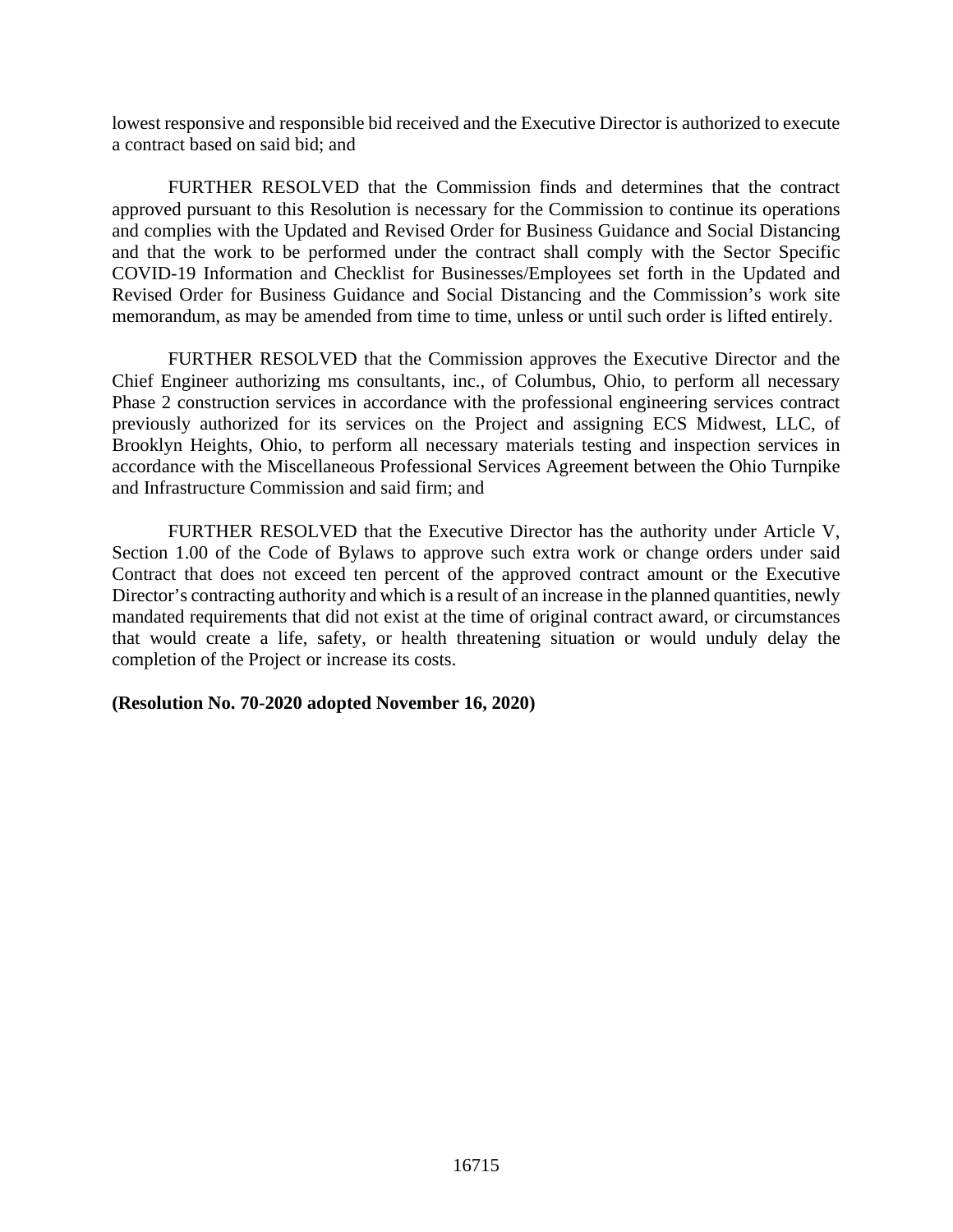## **OHIO TURNPIKE AND INFRASTRUCTURE COMMISSION**

## **Resolution Approving the Selection of Dunlop & Johnston, Inc. for Project Nos. 53-20-02 and 53-20-03 for the Total Amount of \$2,716,318.00 and Approving GPD Group and Geo-Sci, Inc. to Perform Professional Services on the Project**

WHEREAS, on March 9, 2020, Governor Mike DeWine issued Executive Order 2020- 01D declaring a State of Emergency for the entire State of Ohio in response to the COVID-19 pandemic; and

WHEREAS, on March 22, 2020, Amy Acton, MD, MPH, the former Director of Health, issued a "Stay at Home Order" which expired on May 1, 2020, requiring individuals to stay home unless engaged in Essential Activities, Essential Governmental Functions or to operate Essential Businesses and Operations; and

WHEREAS, under the Stay at Home Order, the Ohio Turnpike and Infrastructure Commission ("Commission") continued operations as Essential Infrastructure and Essential Governmental Functions and further determined that its contractors and service providers must continue to perform services and supply goods and materials to the Commission as Essential Infrastructure, Critical Trades, Supplies for Essential Business and Operators and/or Essential Critical Infrastructure Workers; and

WHEREAS, on April 30, 2020, former Director Acton issued the "Director's Stay Safe Ohio Order," which was in effect through May 29, 2020 and subsequently revised by former Director Acton's "Updated and Revised Order for Business Guidance and Social Distancing," dated May 29, 2020, and extended by current Interim Director of Health, Lance D. Himes, until rescinded or modified by Interim Director Himes or the State of Emergency declared by the Governor no longer exists, which permits governmental entities and other businesses to continue operations subject to Sector Specific COVID-19 Information and Checklist for Businesses/Employees requiring measures such as, ensuring 6 feet between employees, daily symptom assessments of employees, wearing face coverings, regular handwashing, disinfecting work stations and common areas, changing shift patterns, working from home when possible, among others; and

WHEREAS, the Chief Engineer has issued a memorandum to the Commission's contractors regarding required work site measures that comply with the Updated and Revised Order for Business Guidance and Social Distancing and this memorandum is available on the Commission's website at [https://www.ohioturnpike.org/business/doing-business-with](https://www.ohioturnpike.org/business/doing-business-with-us/construction-projects)[us/construction-projects;](https://www.ohioturnpike.org/business/doing-business-with-us/construction-projects) and

WHEREAS, the Chief Engineer recommends that the Commission finds and determines that the contract approved pursuant to this Resolution is necessary for the Commission to continue its operations and complies with the Updated and Revised Order for Business Guidance and Social Distancing and that the work to be performed under the contract shall comply with the Sector Specific COVID-19 Information and Checklist for Businesses/Employees set forth in the Updated and Revised Order for Business Guidance and Social Distancing and the Commission's work site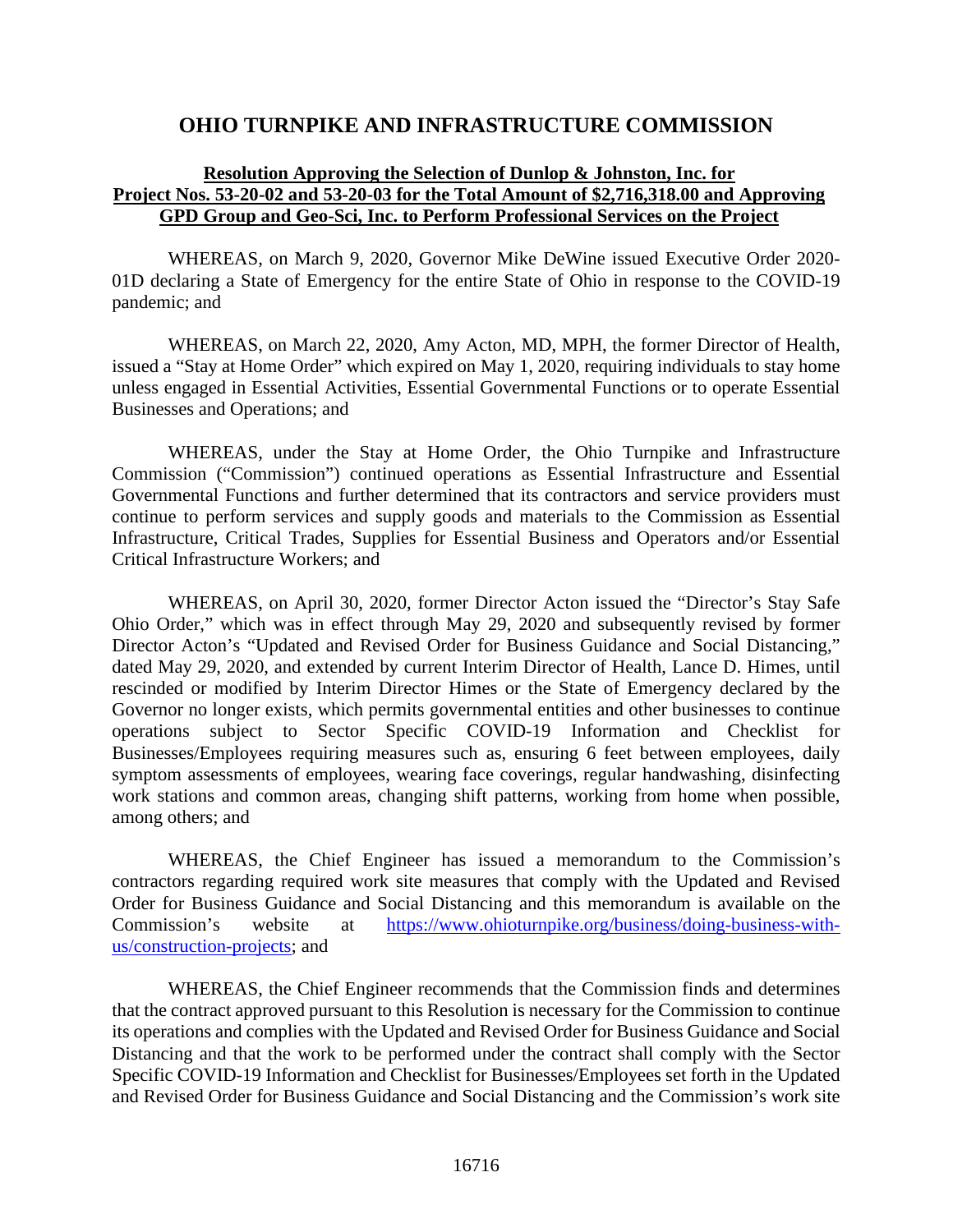memorandum, as may be amended from time to time, unless or until such order is lifted entirely; and

WHEREAS, the Commission published notice in accordance with law advertising its invitation to bid upon a contract for Middle Ridge and Vermilion Valley Service Plaza Renovations at Milepost 139.5 in Lorain County, Ohio (collectively "Project Nos. 53-20-02/03"); and

WHEREAS, the Commission received five bids to perform the Contractor's obligations on Project Nos. 53-20-02/03 and the report of the Commission's Chief Engineer and Deputy Chief Engineer/Director of Field Operations concerning the review and analysis of the bids is before the Commission; and

WHEREAS, the Chief Engineer and Deputy Chief Engineer/Director of Field Operations report that Dunlop & Johnston, Inc. ("Dunlop & Johnston"), of Valley City, Ohio, submitted the apparent low bid on Project Nos. 53-20-02/03 in the total bid amount of \$2,716,318.00, which they recommend the Commission accept and approve authorization for the Executive Director to award; and

WHEREAS, the Staff Attorney has determined that bids for the Project were solicited on the basis of the same terms and conditions and the same specifications, that selecting the bid of Dunlop & Johnston conforms to the requirements of Ohio Revised Code Sections 153.54, 5537.07 and 9.312, and Dunlop & Johnston submitted a performance bond with good and sufficient surety; and

WHEREAS, the Office of Equity and Inclusion Manager has found that Dunlop & Johnston has made a good faith effort to attain the participation of small or otherwise disadvantaged businesses on the Project and has made a commitment of 17.78% which exceeds the SBE participation goal of 3% for the Project; and

WHEREAS, Commission action is necessary to approve the Contract in accordance with Article V, Section 1.00 of the Commission's Bylaws because the amount of the bids received will require expenditures under Project Nos. 53-20-02/03 that will exceed \$150,000.00; and

WHEREAS, the Chief Engineer and Deputy Chief Engineer/Director of Field Operations recommend the Commission select Dunlop & Johnston as the lowest responsive and responsible bidder for Project Nos. 53-20-02/03; and

WHEREAS, the Commission's Executive Director concurs with the recommendation of the Chief Engineer and Deputy Chief Engineer/Director of Field Operations that the Commission approve the award of the Project to Dunlop & Johnston as the lowest responsive and responsible bidder; and

WHEREAS, the Commission has duly considered such recommendations.

NOW, THEREFORE, BE IT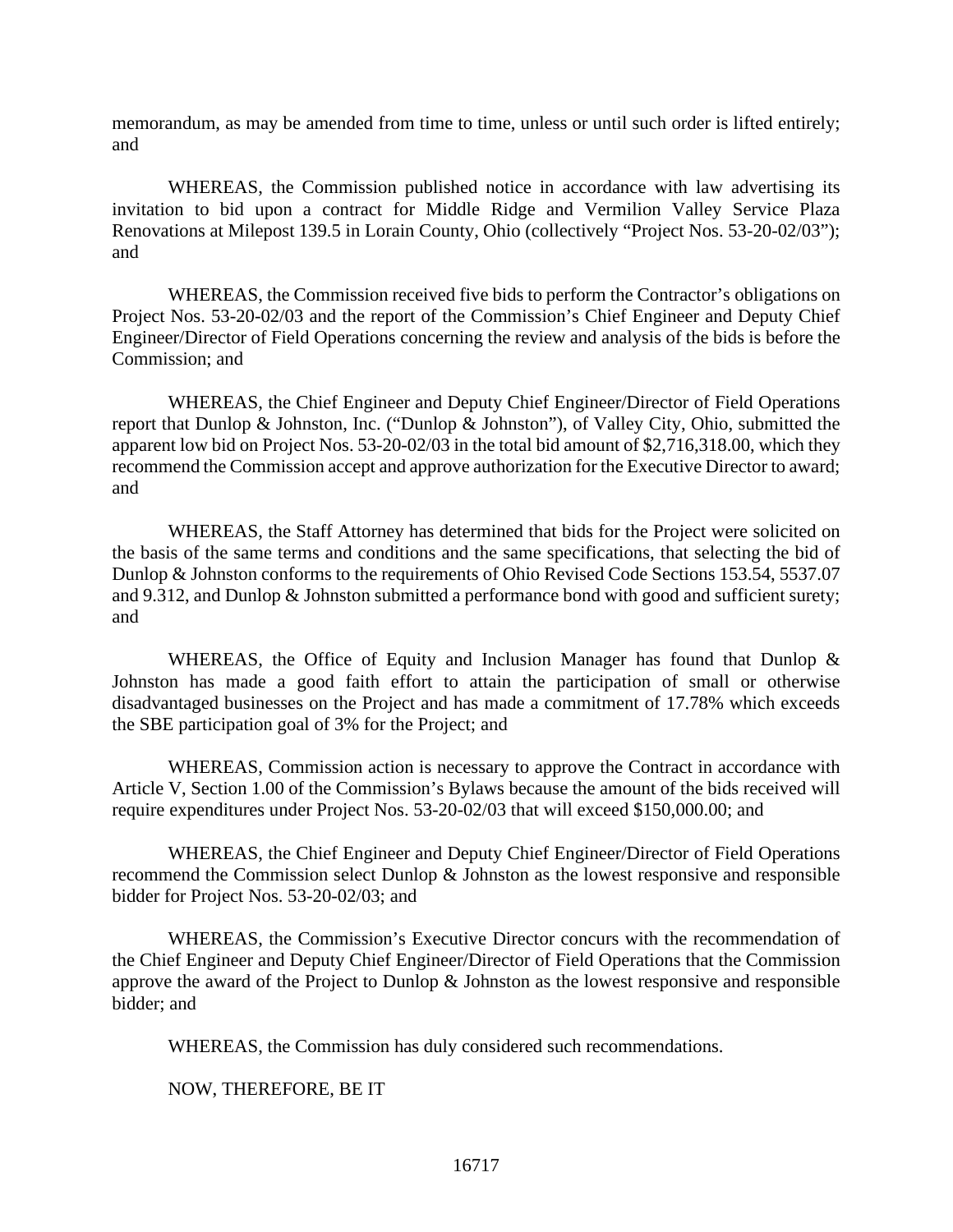RESOLVED by the Ohio Turnpike and Infrastructure Commission that the bid of Dunlop & Johnston, Inc. for Project Nos. 53-20-02/03 in the amount of \$2,716,318.00 is approved as the lowest responsive and responsible bid received and the Executive Director is authorized to execute a contract based on said bid; and

FURTHER RESOLVED that the Commission finds and determines that the contract approved pursuant to this Resolution is necessary for the Commission to continue its operations and complies with the Updated and Revised Order for Business Guidance and Social Distancing and that the work to be performed under the contract shall comply with the Sector Specific COVID-19 Information and Checklist for Businesses/Employees set forth in the Updated and Revised Order for Business Guidance and Social Distancing and the Commission's work site memorandum, as may be amended from time to time, unless or until such order is lifted entirely; and

FURTHER RESOLVED that the Commission approves the Executive Director and the Chief Engineer authorizing GPD Group of Cleveland, Ohio to perform all necessary construction administration and inspection services in accordance with the contract between the Commission and said firm for its services on this Project and assigning Geo-Sci, Inc. of Berea, Ohio to perform all necessary materials testing services on the Project in accordance with the Miscellaneous Professional Services Agreement between the Ohio Turnpike and Infrastructure Commission and said firm; and

FURTHER RESOLVED that the Executive Director has the authority under Article V, Section 1.00 of the Code of Bylaws to approve such extra work or change orders under said Contract that does not exceed ten percent of the approved contract amount or the Executive Director's contracting authority and which is a result of an increase in the planned quantities, newly mandated requirements that did not exist at the time of original contract award, or circumstances that would create a life, safety, or health threatening situation or would unduly delay the completion of the Project or increase its costs.

## **(Resolution No. 71-2020 adopted November 16, 2020)**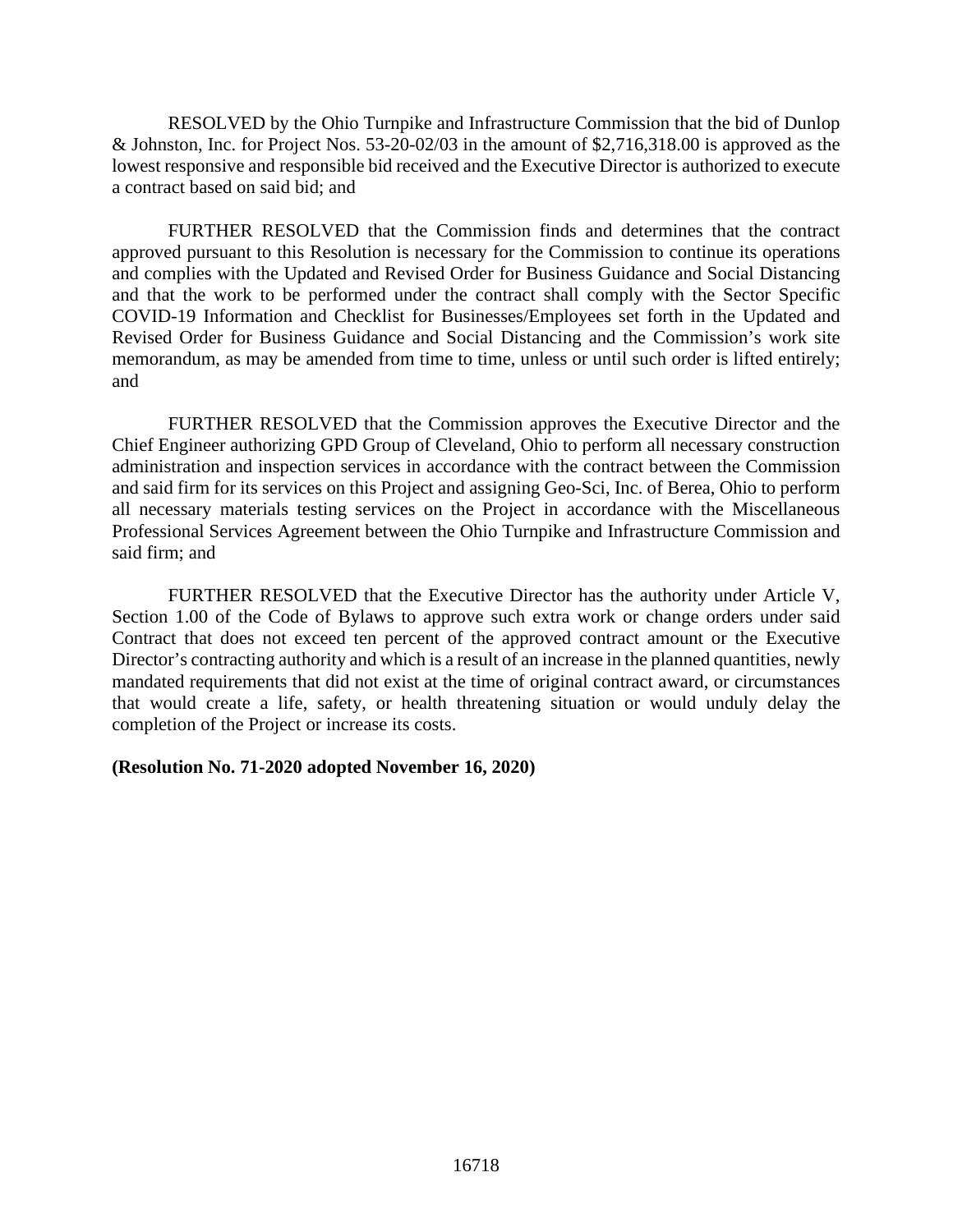## **OHIO TURNPIKE AND INFRASTRUCTURE COMMISSION**

## **Resolution Authorizing the Purchase of Meltdown Apex-C from EnviroTech Services, Inc. Under the ODOT Cooperative Purchasing Program in the Total Estimated Amount of \$375,000.00**

WHEREAS, on March 9, 2020, Governor Mike DeWine issued Executive Order 2020- 01D declaring a State of Emergency for the entire State of Ohio in response to the COVID-19 pandemic; and

WHEREAS, on March 22, 2020, Amy Acton, MD, MPH, the former Director of Health, issued a "Stay at Home Order" which expired on May 1, 2020, requiring individuals to stay home unless engaged in Essential Activities, Essential Governmental Functions or to operate Essential Businesses and Operations; and

WHEREAS, under the Stay at Home Order, the Ohio Turnpike and Infrastructure Commission ("Commission") continued operations as Essential Infrastructure and Essential Governmental Functions and further determined that its contractors and service providers must continue to perform services and supply goods and materials to the Commission as Essential Infrastructure, Critical Trades, Supplies for Essential Business and Operators and/or Essential Critical Infrastructure Workers; and

WHEREAS, on April 30, 2020, former Director Acton issued the "Director's Stay Safe Ohio Order," which was in effect through May 29, 2020 and subsequently revised by former Director Acton's "Updated and Revised Order for Business Guidance and Social Distancing," dated May 29, 2020, and extended by current Interim Director of Health, Lance D. Himes, until rescinded or modified by Interim Director Himes or the State of Emergency declared by the Governor no longer exists, which permits governmental entities and other businesses to continue operations subject to Sector Specific COVID-19 Information and Checklist for Businesses/Employees requiring measures such as, ensuring 6 feet between employees, daily symptom assessments of employees, wearing face coverings, regular handwashing, disinfecting work stations and common areas, changing shift patterns, working from home when possible, among others; and

WHEREAS, the Chief Engineer has issued a memorandum to the Commission's contractors regarding required work site measures that comply with the Updated and Revised Order for Business Guidance and Social Distancing and this memorandum is available on the Commission's website at [https://www.ohioturnpike.org/business/doing-business-with](https://www.ohioturnpike.org/business/doing-business-with-us/construction-projects)[us/construction-projects;](https://www.ohioturnpike.org/business/doing-business-with-us/construction-projects) and

WHEREAS, the Chief Engineer recommends that the Commission finds and determines that the contract approved pursuant to this Resolution is necessary for the Commission to continue its operations and complies with the Updated and Revised Order for Business Guidance and Social Distancing and that the work to be performed under the contract shall comply with the Sector Specific COVID-19 Information and Checklist for Businesses/Employees set forth in the Updated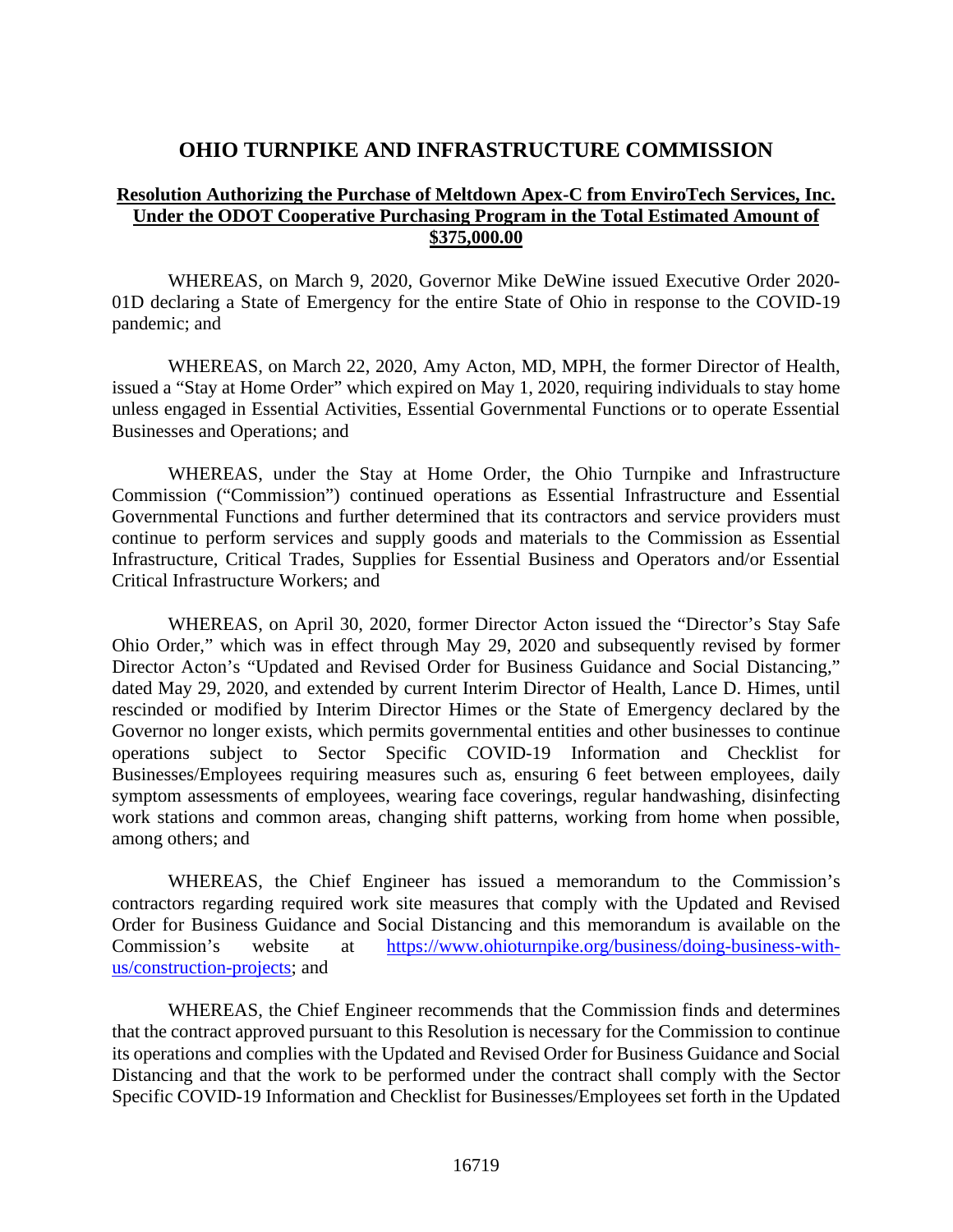and Revised Order for Business Guidance and Social Distancing and the Commission's work site memorandum, as may be amended from time to time, unless or until such order is lifted entirely; and

WHEREAS, the Commission is authorized to participate in contracts awarded by the Ohio Department of Transportation ("ODOT") under its Cooperative Purchasing Program for the purchase of machinery, materials, supplies, or other articles in accordance with Section 5513.01(B) of the Ohio Revised Code; and

WHEREAS, the Chief Engineer and Deputy Chief Engineer/Director of Field Operations have determined that the purchase of liquid deicer is necessary for snow and ice removal during the 2020-2021 winter season; and

WHEREAS, the Chief Engineer and Deputy Chief Engineer/Director of Field Operations have recommended that Meltdown Apex-C provides excellent melting performance at lower temperatures and have further recommended purchasing the liquid deicer for delivery to all maintenance sections in loads of 4,000 to 4,300 gallons per load at the following locations and unit prices:

Kunkle, Swanton, T.P. 59, Elmore, River Road - at \$1.15 per gallon;

Castalia, Humm Road, Amherst - at \$1.19 per gallon;

Boston, T.P. 187, Hiram, T.P. 218, Canfield - at \$1.25 per gallon

T.P. 161 - at \$1.22 per gallon; and

WHEREAS, Meltdown Apex-C is available through the ODOT Cooperative Purchasing Program, and the Chief Engineer and Deputy Chief Engineer/Director of Field Operations have determined that the lowest cost to obtain the liquid deicer is under ODOT Contract Number 124- 21 from EnviroTech Services, Inc., of Greeley, Colorado, as described in the pricing dated September 14, 2020 and listed above, for the total estimated cost of \$375,000.00; and

WHEREAS, Commission action is necessary under Article V, Section 1.00 of the Commission's Code of Bylaws because the expenditure required to purchase Meltdown Apex-C exceeds \$150,000.00; and

WHEREAS, the Chief Engineer and Deputy Chief Engineer/Director of Field Operations recommend that the Commission purchase the Meltdown Apex-C from EnviroTech Services, Inc. under the ODOT Cooperative Purchasing Program, which recommendation the Executive Director has reviewed and approved; and

WHEREAS, the Commission has duly considered such recommendation and approval.

NOW, THEREFORE, BE IT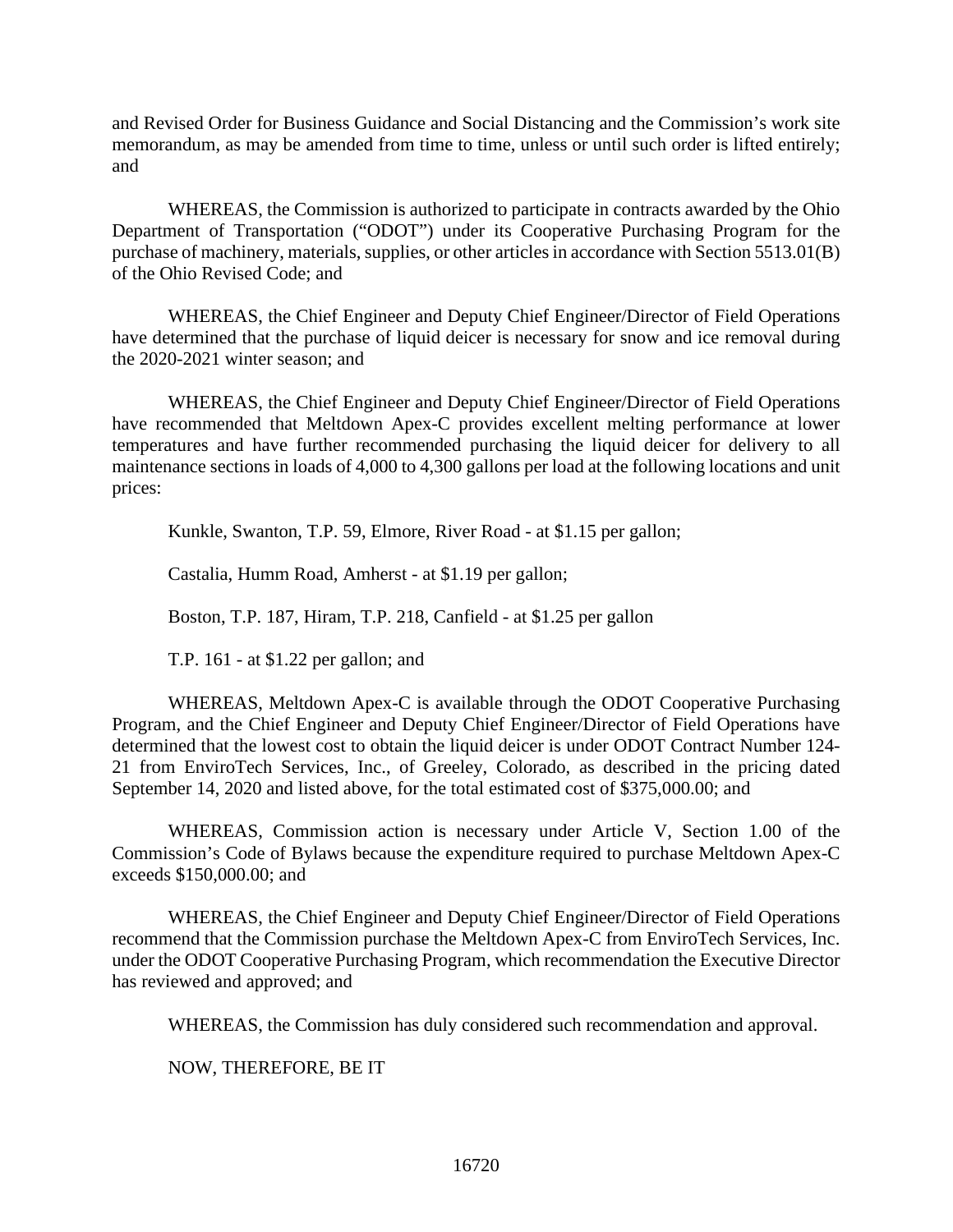RESOLVED by the Ohio Turnpike and Infrastructure Commission that the purchase of Meltdown Apex-C from EnviroTech Services, Inc., through the ODOT Cooperative Purchasing Program under ODOT Contract Number 124-21, as described in the pricing dated September 14, 2020, in the total estimated amount of \$375,000, is approved and the Legal Department is authorized and directed to issue a purchase order for this purpose; and

FURTHER RESOLVED that the Commission finds and determines that the contract approved pursuant to this Resolution is necessary for the Commission to continue its operations and complies with the Updated and Revised Order for Business Guidance and Social Distancing and that the work to be performed under the contract shall comply with the Sector Specific COVID-19 Information and Checklist for Businesses/Employees set forth in the Updated and Revised Order for Business Guidance and Social Distancing and the Commission's work site memorandum, as may be amended from time to time, unless or until such order is lifted entirely; and

FURTHER RESOLVED that the Executive Director has the authority under Article V, Section 1.00 of the Code of Bylaws to approve such extra work or change orders under said Contract that does not exceed ten percent of the approved contract amount or the Executive Director's contracting authority and which is a result of an increase in the planned quantities, newly mandated requirements that did not exist at the time of original contract award, or circumstances that would create a life, safety, or health threatening situation or would unduly delay the completion of the work or increase its costs.

#### **(Resolution No. 72-2020 adopted November 16, 2020)**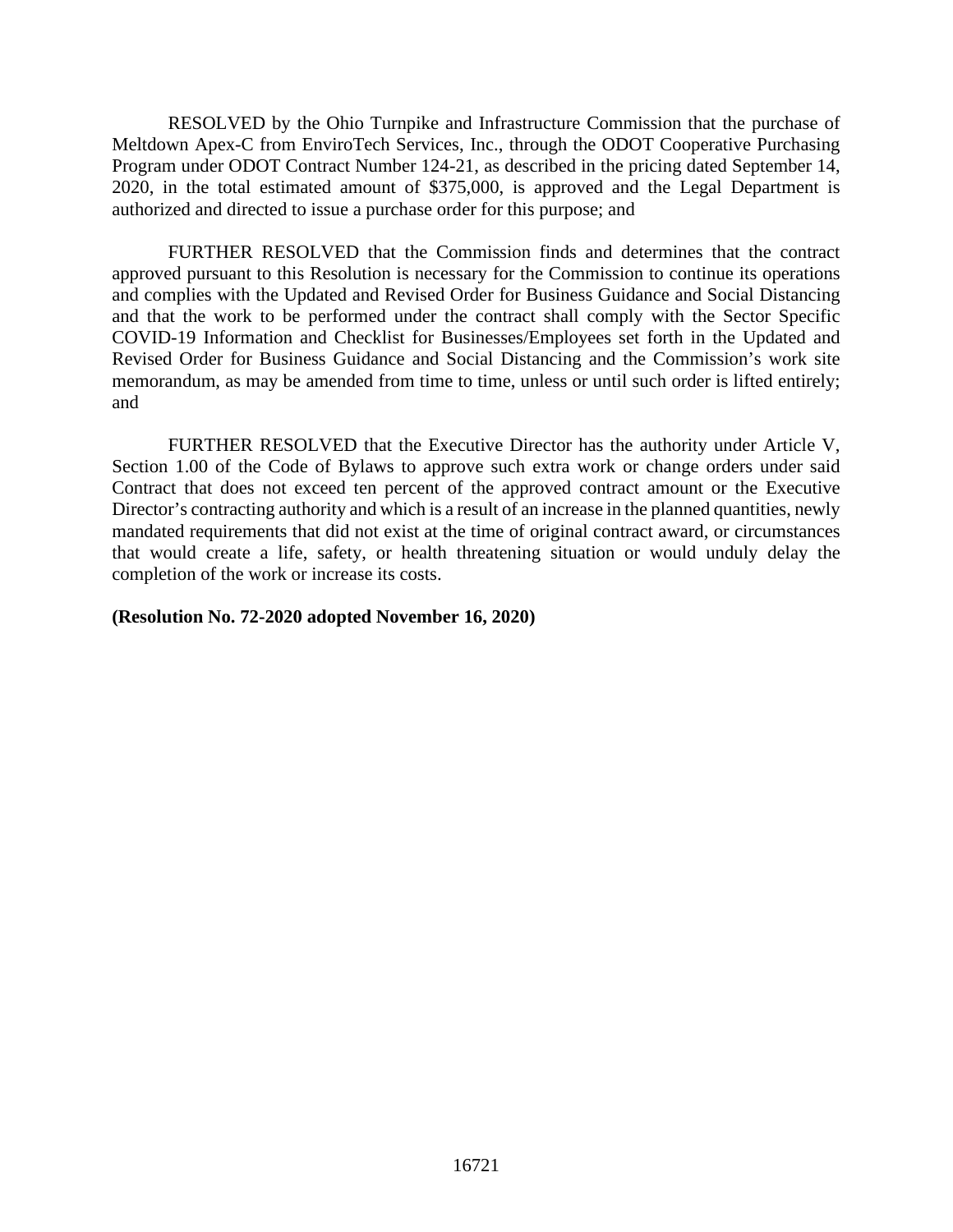## **OHIO TURNPIKE AND INFRASTRUCTURE COMMISSION**

## **Resolution Approving the Selection of Firelands Supply Company to Furnish Guardrail Materials for the Total Amount of \$177,120.00**

WHEREAS, on March 9, 2020, Governor Mike DeWine issued Executive Order 2020- 01D declaring a State of Emergency for the entire State of Ohio in response to the COVID-19 pandemic; and

WHEREAS, on March 22, 2020, Amy Acton, MD, MPH, the former Director of Health, issued a "Stay at Home Order" which expired on May 1, 2020, requiring individuals to stay home unless engaged in Essential Activities, Essential Governmental Functions or to operate Essential Businesses and Operations; and

WHEREAS, under the Stay at Home Order, the Ohio Turnpike and Infrastructure Commission ("Commission") continued operations as Essential Infrastructure and Essential Governmental Functions and further determined that its contractors and service providers must continue to perform services and supply goods and materials to the Commission as Essential Infrastructure, Critical Trades, Supplies for Essential Business and Operators and/or Essential Critical Infrastructure Workers; and

WHEREAS, on April 30, 2020, former Director Acton issued the "Director's Stay Safe Ohio Order," which was in effect through May 29, 2020 and subsequently revised by former Director Acton's "Updated and Revised Order for Business Guidance and Social Distancing," dated May 29, 2020, and extended by current Interim Director of Health, Lance D. Himes, until rescinded or modified by Interim Director Himes or the State of Emergency declared by the Governor no longer exists, which permits governmental entities and other businesses to continue operations subject to Sector Specific COVID-19 Information and Checklist for Businesses/Employees requiring measures such as, ensuring 6 feet between employees, daily symptom assessments of employees, wearing face coverings, regular handwashing, disinfecting work stations and common areas, changing shift patterns, working from home when possible, among others; and

WHEREAS, the Chief Engineer has issued a memorandum to the Commission's contractors regarding required work site measures that comply with the Updated and Revised Order for Business Guidance and Social Distancing and this memorandum is available on the Commission's website at [https://www.ohioturnpike.org/business/doing-business-with](https://www.ohioturnpike.org/business/doing-business-with-us/construction-projects)[us/construction-projects;](https://www.ohioturnpike.org/business/doing-business-with-us/construction-projects) and

WHEREAS, the Chief Engineer recommends that the Commission finds and determines that the contract approved pursuant to this Resolution is necessary for the Commission to continue its operations and complies with the Updated and Revised Order for Business Guidance and Social Distancing and that the work to be performed under the contract shall comply with the Sector Specific COVID-19 Information and Checklist for Businesses/Employees set forth in the Updated and Revised Order for Business Guidance and Social Distancing and the Commission's work site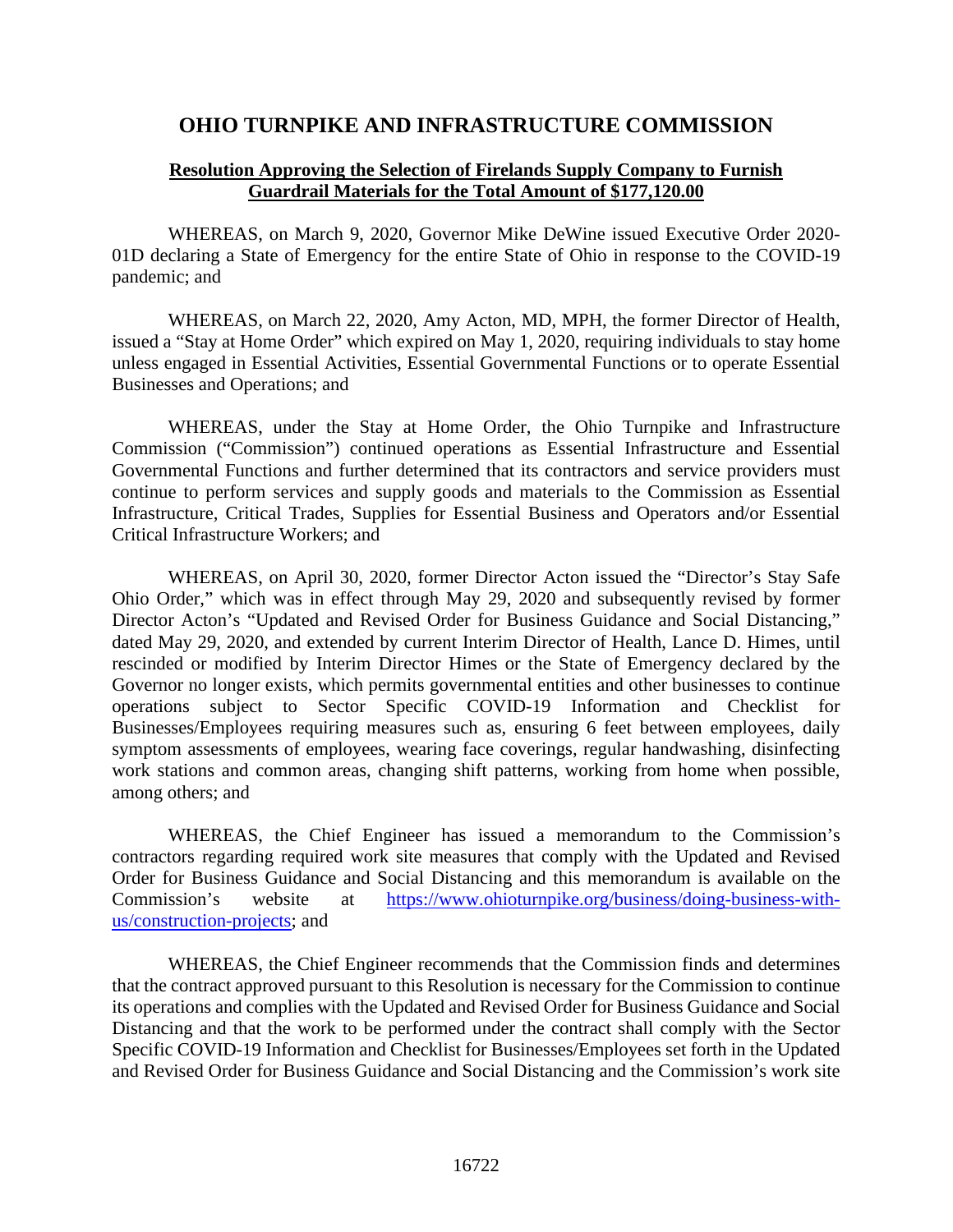memorandum, as may be amended from time to time, unless or until such order is lifted entirely; and

WHEREAS, the Commission advertised Invitation to Bid No. 4376 to furnish defined quantities of various guardrail materials; and

WHEREAS, the Commission received three bids in response to the Invitation, and the Commission's Deputy Chief Engineer/Director of Field Operations reviewed and analyzed the bids timely submitted and whose report concerning such analysis is before the Commission; and

WHEREAS, the Deputy Chief Engineer/Director of Field Operations reports that the lowest responsive and responsible bid to furnish the guardrail materials was submitted by Firelands Supply Company, of Norwalk, Ohio, in the amount of \$177,120.00, based on the estimated quantities to be ordered by the Commission as set forth in the Invitation; and

WHEREAS, the Deputy Chief Engineer/Director of Field Operations recommends that the Commission award a contract to Firelands Supply Company as the lowest responsible and responsive bidder based on its offer to deliver the materials in accordance with the Specifications and its history of satisfactorily supplying the Commission's requirements for guardrail materials under prior agreements; and

WHEREAS, the Commission's Staff Attorney determined that the bids for Invitation No. 4376 were solicited on the basis of the same terms and conditions and the same specifications, and that the bid from Firelands Supply Company for Invitation to Bid No. 4376 conforms to the requirements of Ohio Revised Code Section 5537.07 and 9.312; and

WHEREAS, the Executive Director has reviewed the report of the Deputy Chief Engineer/Director of Field Operations and concurs with the recommendation to award the contract for Invitation to Bid No. 4376 to Firelands Supply Company as the lowest responsive and responsible bidder; and

WHEREAS, Commission action is requested to approve the contract in accordance with Article V, Section 1.00 of the Commission's Code of Bylaws because the amount of the bid received will require an expenditure that exceeds \$150,000.00 to furnish the guardrail materials; and

WHEREAS, the Commission has duly considered such recommendations.

## NOW, THEREFORE, BE IT

RESOLVED by the Ohio Turnpike and Infrastructure Commission that the bid of Firelands Supply Company to furnish guardrail materials under Invitation to Bid No. 4376 for the total amount of \$177,120.00 is approved as the lowest responsive and responsible bid received, and the Executive Director is authorized to execute a contract on the basis of said bid; and